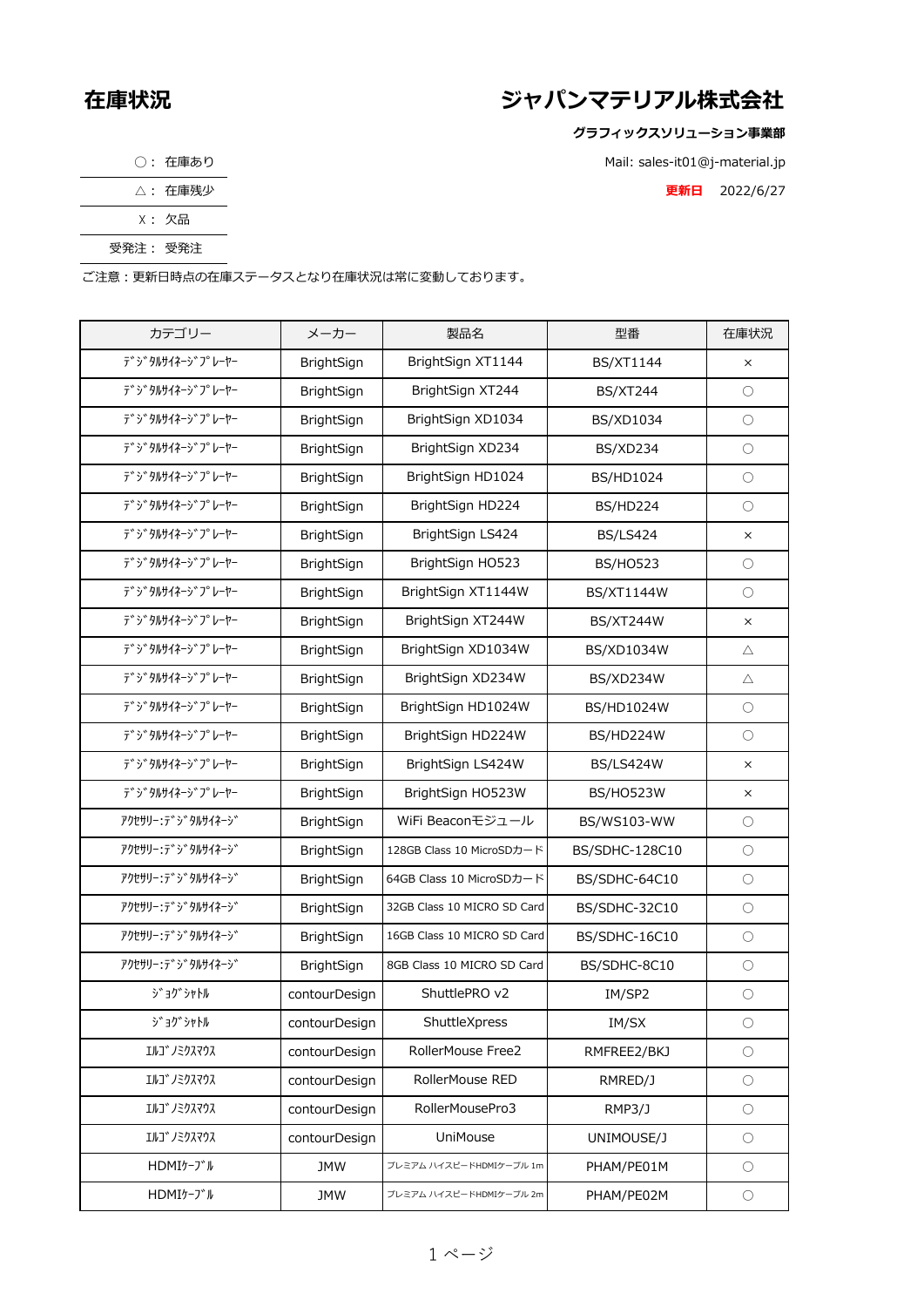| カテゴリー         | メーカー       | 製品名                             | 型番           | 在庫状況       |
|---------------|------------|---------------------------------|--------------|------------|
| HDMIケーブル      | <b>JMW</b> | プレミアム ハイスピードHDMIケーブル 3m         | PHAM/PE03M   | $\bigcirc$ |
| HDMIケーブル      | <b>JMW</b> | Active 4KフルスペックHDMIケーブル5m       | HAM/AEF005M  | $\bigcirc$ |
| HDMIケーブル      | <b>JMW</b> | Active 4KフルスペックHDMIケーブル7m       | HAM/AEF007M  | $\bigcirc$ |
| HDMIケーブル      | <b>JMW</b> | Active 4KフルスペックHDMIケーブル10m      | HAM/AEF010M  | $\bigcirc$ |
| HDMIケーブル      | <b>JMW</b> | Active 4KフルスペックHDMIケーブル15m      | HAM/AEF015MP | $\bigcirc$ |
| HDMIケーブル      | JMW        | Active 4KフルスペックHDMIケーブル20m      | HAM/AEF020MP | О          |
| HDMIケーブル      | JMW        | Active ハイスピードHDMIケーブル5m         | HAM/AE5MJ    | О          |
| HDMIケーブル      | <b>JMW</b> | Active ハイスピードHDMIケーブル7m         | HAM/AE7MJ    | $\bigcirc$ |
| HDMIケーブル      | JMW        | Active ハイスピードHDMIケーブル 10m       | HAM/AE10M    | О          |
| HDMIケーブル      | <b>JMW</b> | Active ハイスピードHDMIケーブル 15m       | HAM/AE15M    | $\bigcirc$ |
| HDMIケーブル      | <b>JMW</b> | Active ハイスピードHDMIケーブル 20m       | HAM/A20M     | $\bigcirc$ |
| HDMIケーブル      | <b>JMW</b> | Active ハイスピードHDMIケーブル 25m       | HAM/A25M     | $\bigcirc$ |
| HDMIケーブル      | <b>JMW</b> | Active ハイスピードHDMIケーブル 30m       | HAM/A30M     | $\bigcirc$ |
| HDMIケーブル      | <b>JMW</b> | HDMIタイプAメス⇔ HDMIタイプCオスケーブル 0.5m | HAF-HCM/005M | $\bigcirc$ |
| HDMI/マルチ光ケーブル | <b>JMW</b> | HDMI光アーマーケーブル 10m               | JM-AM0010    | $\bigcirc$ |
| HDMI/マルチ光ケーブル | <b>JMW</b> | HDMI光アーマーケーブル 15m               | JM-AM0015    | $\bigcirc$ |
| HDMI/マルチ光ケーブル | <b>JMW</b> | HDMI光アーマーケーブル 20m               | JM-AM0020    | $\bigcirc$ |
| HDMI/マルチ光ケーブル | JMW        | HDMI光アーマーケーブル 30m               | JM-AM0030    | О          |
| HDMI/マルチ光ケーブル | <b>JMW</b> | HDMI光アーマーケーブル 40m               | JM-AM0040    | О          |
| HDMI/マルチ光ケーブル | JMW        | HDMI光アーマーケーブル 50m               | JM-AM0050    | О          |
| HDMI/マルチ光ケーブル | JMW        | HDMI光アーマーケーブル 75m               | JM-AM0075    | $\bigcirc$ |
| HDMI/マルチ光ケーブル | <b>JMW</b> | HDMI光アーマーケーブル 100m              | JM-AM0100    | O          |
| 変換ケーブル・コネクター  | <b>JMW</b> | USB-HDMI給電ケーブル                  | JM-USB/HDMI  | $\bigcirc$ |
| HDMI/マルチ光ケーブル | JMW        | 着脱式タイトバッファHDMI光アーマーケーブル 10m     | JM-DAM0010   | O          |
| HDMI/マルチ光ケーブル | <b>JMW</b> | 着脱式タイトバッファHDMI光アーマーケーブル 15m     | JM-DAM0015   | $\bigcirc$ |
| HDMI/マルチ光ケーブル | <b>JMW</b> | 着脱式タイトバッファHDMI光アーマーケーブル 20m     | JM-DAM0020   | $\bigcirc$ |
| HDMI/マルチ光ケーブル | <b>JMW</b> | 着脱式タイトバッファHDMI光アーマーケーブル 30m     | JM-DAM0030   | $\bigcirc$ |
| HDMI/マルチ光ケーブル | JMW        | 着脱式タイトバッファHDMI光アーマーケーブル 40m     | JM-DAM0040   | $\bigcirc$ |
| HDMI/マルチ光ケーブル | <b>JMW</b> | 着脱式タイトバッファHDMI光アーマーケーブル 50m     | JM-DAM0050   | $\bigcirc$ |
| HDMI/マルチ光ケーブル | <b>JMW</b> | 着脱式タイトバッファHDMI光アーマーケーブル 75m     | JM-DAM0075   | $\bigcirc$ |
| HDMI/マルチ光ケーブル | JMW        | 着脱式タイトバッファHDMI光アーマーケーブル 100m    | JM-DAM0100   | $\bigcirc$ |
| HDMI/マルチ光ケーブル | JMW        | JM-DAMシリーズ専用HDMIコネクター           | DAM-HDMI     | $\bigcirc$ |
| HDMI/マルチ光ケーブル | <b>JMW</b> | 着脱式アクティブHDMI光ケーブル 5m            | HAM/FD005M   | $\bigcirc$ |
| HDMI/マルチ光ケーブル | <b>JMW</b> | 着脱式アクティブHDMI光ケーブル 10m           | HAM/FD010M   | $\bigcirc$ |
| HDMI/マルチ光ケーブル | <b>JMW</b> | 着脱式アクティブHDMI光ケーブル 15m           | HAM/FD015M   | $\bigcirc$ |
| HDMI/マルチ光ケーブル | <b>JMW</b> | 着脱式アクティブHDMI光ケーブル 20m           | HAM/FD020M   | $\bigcirc$ |
| HDMI/マルチ光ケーブル | JMW        | 着脱式アクティブHDMI光ケーブル 30m           | HAM/FD030M   | $\bigcirc$ |
| HDMI/マルチ光ケーブル | <b>JMW</b> | 着脱式アクティブHDMI光ケーブル 40m           | HAM/FD040M   | $\bigcirc$ |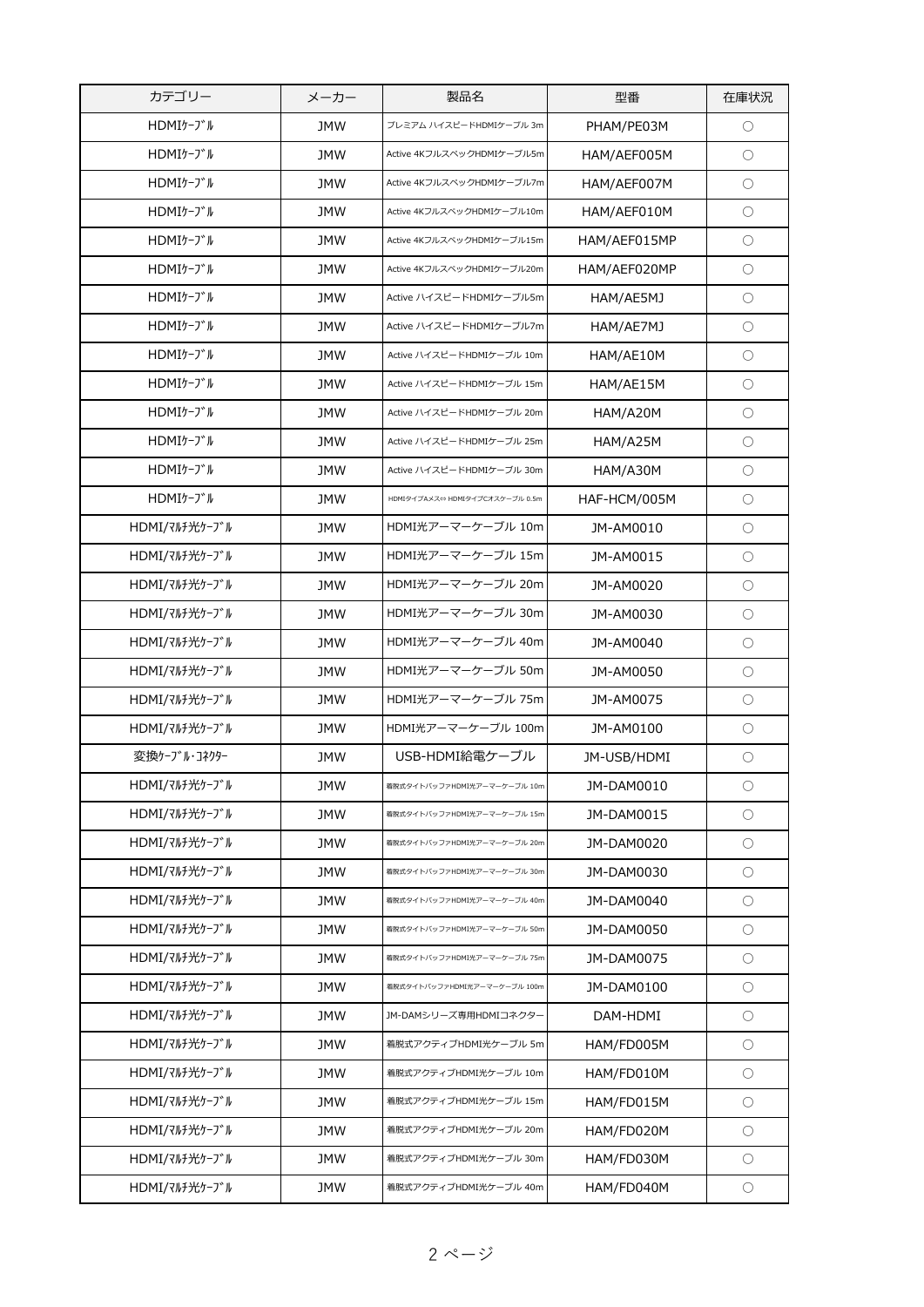| HDMI/マルチ光ケーブル<br><b>JMW</b><br>着脱式アクティブHDMI光ケーブル 50m<br>HAM/FD050M<br>$\bigcirc$<br>HDMI/マルチ光ケーブル<br><b>JMW</b><br>HAM/FD075M<br>$\bigcirc$<br>着脱式アクティブHDMI光ケーブル 75m<br>$\bigcirc$<br>HDMI/マルチ光ケーブル<br><b>JMW</b><br>着脱式アクティブHDMI光ケーブル 100m<br>HAM/FD100M<br>HDMI/マルチ光ケーブル<br>HAM/FDシリーズ専用HDMIコネクター<br><b>JMW</b><br>$\bigcirc$<br>FD/HDMI<br>VGA/DVI/DPケーブル<br>DisplayPortケーブル 2m<br>$\bigcirc$<br><b>JMW</b><br>DPM/2M<br>VGA/DVI/DPケーブル<br>DisplayPortケーブル 5m<br>$\bigcirc$<br><b>JMW</b><br>DPM/5M<br>VGA/DVI/DPケーブル<br>DisplayPortケーブル 7m<br><b>JMW</b><br>$\bigcirc$<br>DPM/7M<br>変換ケーブル・コネクター<br>DisplayPort→HDMI変換アダプター<br><b>JMW</b><br>DPM-HAF<br>$\bigcirc$<br>変換ケーブル・コネクター<br><b>JMW</b><br>Mini DisplayPort→HDMI変換アダプター<br>MDPM-HAF<br>$\bigcirc$<br>変換ケーブル・コネクター<br>$\bigcirc$<br><b>JMW</b><br>UCM-UAF<br>USB TypeCオス⇔USB TypeAメス変換アダプター<br>グラフィックスカード<br>M9120 PCIe x16/J<br>Matrox<br>M9120/512PEX16<br>$\bigcirc$<br>グラフィックスカード<br>M9125 PCIe x16 DualLink/J<br>$\circ$<br>M9125/512PEX16<br>Matrox<br>グラフィックスカード<br>M9120 Plus LP PCIe x16/J<br>M9120/512PEX16/LP<br>$\bigcirc$<br>Matrox<br>グラフィックスカード<br>M9120 Plus LP PCIe x1/J<br>$\bigcirc$<br>M9120/512PEX1/LP<br>Matrox<br>グ ラフィックスカート゛<br>M9128 LP PCIe x16/J<br>$\bigcirc$<br>M9128/1024PEX16/LP<br>Matrox<br>グラフィックスカード<br>M9140 LP PCIe x16/J<br>$\bigcirc$<br>M9140/512PEX16/LP<br>Matrox<br>グラフィックスカード<br>M9148 LP PCIe x16/J<br>$\bigcirc$<br>Matrox<br>M9148/1024PEX16/LP<br>グラフィックスカード<br>M9188 PCIe x16/J<br>$\bigcirc$<br>Matrox<br>M9188/2048PEX16<br>グラフィックスカード<br>【在庫限】Millennium G550 PCI<br>MILG550/D32PD2/LP<br>Matrox<br>О<br>グラフィックスカード<br>Matrox<br>【在庫限】Millennium G550 PCIe x1<br>MILG550/D32ED<br>$\bigcirc$<br>グラフィックスカード<br>【在庫限】Millennium G550 PCIe x1 LP<br>MILG550/D32ED2/LP<br>$\bigcirc$<br>Matrox<br>グラフィックスカード<br>MILP690/128PEX1/LP<br>Matrox<br>【在庫限】Millennium P690 PCIe x1<br>O<br>グラフィックスカード<br>MILP690/256PEX16/LP<br>$\bigcirc$<br>Matrox<br>【在庫限】Millennium P690 PCIe x16 LP Plus<br>グラフィックスカード<br>D1450-E4GB (HDMI) AVP<br>D1450-E4GB<br>要問合<br>Matrox<br>グラフィックスカード<br>D1480-E4GB (DisplayPort) AVP<br>要問合<br>D1480-E4GB<br>Matrox<br>DualHead2Goデジタル版<br>マルチテ゛ィスフ°レイコントローラー<br>Matrox<br>D2G/D<br>$\bigcirc$<br>マルチテ゛ィスフ゜レイコントローラー<br>DualHead2Goデジタル版 SE<br>D <sub>2</sub> G/DSE<br>$\bigcirc$<br>Matrox<br>マルチテ <sup>、</sup> ィスフ°レイコントローラー<br>DualHead2Goデジタル版 ME (Mac)<br>D2G/DME<br>$\bigcirc$<br>Matrox<br>マルチテ゛ィスフ゜レイコントローラー<br>Matrox<br>TripleHead2Goデジタル版<br>T2G/D<br>$\bigcirc$<br>マルチテ゛ィスフ°レイコントローラー<br>TripleHead2Goデジタル版SE<br>Matrox<br>T2G/DSE<br>$\bigcirc$<br>マルチテ゛ィスフ゜レイコントローラー<br>TripleHead2Go DisplayPort版<br>Matrox<br>T <sub>2</sub> G/DP<br>$\bigcirc$<br>QuadHead2Go HDMI版 AVP<br>マルチテ゛ィスフ゜レイコントローラー<br>Matrox<br>MG/Q2G-H4K<br>О<br>マルチテ゛ィスフ゜レイコントローラー<br>QuadHead2Go DP版 AVP<br>Matrox<br>MG/Q2G-DP4K<br>О<br>マルチテ゛ィスフ゜レイコントローラー<br>QuadHead2Go HDMI版(カードタイプ) AVP<br>$\bigcirc$<br>Matrox<br>MG/Q2G-H4K-C<br>マルチテ゛ィスフ゜レイコントローラー<br>QuadHead2Go DP版(カードタイプ) AVP<br>$\bigcirc$<br>Matrox<br>MG/Q2G-DP4K-C<br>ハリーミング 製品<br>Maevex 5150 Encoder<br>Matrox<br>MVX-E5150F<br>$\bigcirc$<br>ハリーミング 製品<br>Maevex 5150 Decoder<br>MVX-D5150F<br>$\bigcirc$<br>Matrox<br>ハリーミング 製品<br>Matrox<br>MVX-E6120-2<br>【在庫限】Maevex 6120 Encoder AVP<br>$\bigcirc$ | カテゴリー | メーカー | 製品名 | 型番 | 在庫状況 |
|-------------------------------------------------------------------------------------------------------------------------------------------------------------------------------------------------------------------------------------------------------------------------------------------------------------------------------------------------------------------------------------------------------------------------------------------------------------------------------------------------------------------------------------------------------------------------------------------------------------------------------------------------------------------------------------------------------------------------------------------------------------------------------------------------------------------------------------------------------------------------------------------------------------------------------------------------------------------------------------------------------------------------------------------------------------------------------------------------------------------------------------------------------------------------------------------------------------------------------------------------------------------------------------------------------------------------------------------------------------------------------------------------------------------------------------------------------------------------------------------------------------------------------------------------------------------------------------------------------------------------------------------------------------------------------------------------------------------------------------------------------------------------------------------------------------------------------------------------------------------------------------------------------------------------------------------------------------------------------------------------------------------------------------------------------------------------------------------------------------------------------------------------------------------------------------------------------------------------------------------------------------------------------------------------------------------------------------------------------------------------------------------------------------------------------------------------------------------------------------------------------------------------------------------------------------------------------------------------------------------------------------------------------------------------------------------------------------------------------------------------------------------------------------------------------------------------------------------------------------------------------------------------------------------------------------------------------------------------------------------------------------------------------------------------------------------------------------------------------------------------------------------------------------------------------------------------------------------------------------------------------------------------------------------------|-------|------|-----|----|------|
|                                                                                                                                                                                                                                                                                                                                                                                                                                                                                                                                                                                                                                                                                                                                                                                                                                                                                                                                                                                                                                                                                                                                                                                                                                                                                                                                                                                                                                                                                                                                                                                                                                                                                                                                                                                                                                                                                                                                                                                                                                                                                                                                                                                                                                                                                                                                                                                                                                                                                                                                                                                                                                                                                                                                                                                                                                                                                                                                                                                                                                                                                                                                                                                                                                                                                                 |       |      |     |    |      |
|                                                                                                                                                                                                                                                                                                                                                                                                                                                                                                                                                                                                                                                                                                                                                                                                                                                                                                                                                                                                                                                                                                                                                                                                                                                                                                                                                                                                                                                                                                                                                                                                                                                                                                                                                                                                                                                                                                                                                                                                                                                                                                                                                                                                                                                                                                                                                                                                                                                                                                                                                                                                                                                                                                                                                                                                                                                                                                                                                                                                                                                                                                                                                                                                                                                                                                 |       |      |     |    |      |
|                                                                                                                                                                                                                                                                                                                                                                                                                                                                                                                                                                                                                                                                                                                                                                                                                                                                                                                                                                                                                                                                                                                                                                                                                                                                                                                                                                                                                                                                                                                                                                                                                                                                                                                                                                                                                                                                                                                                                                                                                                                                                                                                                                                                                                                                                                                                                                                                                                                                                                                                                                                                                                                                                                                                                                                                                                                                                                                                                                                                                                                                                                                                                                                                                                                                                                 |       |      |     |    |      |
|                                                                                                                                                                                                                                                                                                                                                                                                                                                                                                                                                                                                                                                                                                                                                                                                                                                                                                                                                                                                                                                                                                                                                                                                                                                                                                                                                                                                                                                                                                                                                                                                                                                                                                                                                                                                                                                                                                                                                                                                                                                                                                                                                                                                                                                                                                                                                                                                                                                                                                                                                                                                                                                                                                                                                                                                                                                                                                                                                                                                                                                                                                                                                                                                                                                                                                 |       |      |     |    |      |
|                                                                                                                                                                                                                                                                                                                                                                                                                                                                                                                                                                                                                                                                                                                                                                                                                                                                                                                                                                                                                                                                                                                                                                                                                                                                                                                                                                                                                                                                                                                                                                                                                                                                                                                                                                                                                                                                                                                                                                                                                                                                                                                                                                                                                                                                                                                                                                                                                                                                                                                                                                                                                                                                                                                                                                                                                                                                                                                                                                                                                                                                                                                                                                                                                                                                                                 |       |      |     |    |      |
|                                                                                                                                                                                                                                                                                                                                                                                                                                                                                                                                                                                                                                                                                                                                                                                                                                                                                                                                                                                                                                                                                                                                                                                                                                                                                                                                                                                                                                                                                                                                                                                                                                                                                                                                                                                                                                                                                                                                                                                                                                                                                                                                                                                                                                                                                                                                                                                                                                                                                                                                                                                                                                                                                                                                                                                                                                                                                                                                                                                                                                                                                                                                                                                                                                                                                                 |       |      |     |    |      |
|                                                                                                                                                                                                                                                                                                                                                                                                                                                                                                                                                                                                                                                                                                                                                                                                                                                                                                                                                                                                                                                                                                                                                                                                                                                                                                                                                                                                                                                                                                                                                                                                                                                                                                                                                                                                                                                                                                                                                                                                                                                                                                                                                                                                                                                                                                                                                                                                                                                                                                                                                                                                                                                                                                                                                                                                                                                                                                                                                                                                                                                                                                                                                                                                                                                                                                 |       |      |     |    |      |
|                                                                                                                                                                                                                                                                                                                                                                                                                                                                                                                                                                                                                                                                                                                                                                                                                                                                                                                                                                                                                                                                                                                                                                                                                                                                                                                                                                                                                                                                                                                                                                                                                                                                                                                                                                                                                                                                                                                                                                                                                                                                                                                                                                                                                                                                                                                                                                                                                                                                                                                                                                                                                                                                                                                                                                                                                                                                                                                                                                                                                                                                                                                                                                                                                                                                                                 |       |      |     |    |      |
|                                                                                                                                                                                                                                                                                                                                                                                                                                                                                                                                                                                                                                                                                                                                                                                                                                                                                                                                                                                                                                                                                                                                                                                                                                                                                                                                                                                                                                                                                                                                                                                                                                                                                                                                                                                                                                                                                                                                                                                                                                                                                                                                                                                                                                                                                                                                                                                                                                                                                                                                                                                                                                                                                                                                                                                                                                                                                                                                                                                                                                                                                                                                                                                                                                                                                                 |       |      |     |    |      |
|                                                                                                                                                                                                                                                                                                                                                                                                                                                                                                                                                                                                                                                                                                                                                                                                                                                                                                                                                                                                                                                                                                                                                                                                                                                                                                                                                                                                                                                                                                                                                                                                                                                                                                                                                                                                                                                                                                                                                                                                                                                                                                                                                                                                                                                                                                                                                                                                                                                                                                                                                                                                                                                                                                                                                                                                                                                                                                                                                                                                                                                                                                                                                                                                                                                                                                 |       |      |     |    |      |
|                                                                                                                                                                                                                                                                                                                                                                                                                                                                                                                                                                                                                                                                                                                                                                                                                                                                                                                                                                                                                                                                                                                                                                                                                                                                                                                                                                                                                                                                                                                                                                                                                                                                                                                                                                                                                                                                                                                                                                                                                                                                                                                                                                                                                                                                                                                                                                                                                                                                                                                                                                                                                                                                                                                                                                                                                                                                                                                                                                                                                                                                                                                                                                                                                                                                                                 |       |      |     |    |      |
|                                                                                                                                                                                                                                                                                                                                                                                                                                                                                                                                                                                                                                                                                                                                                                                                                                                                                                                                                                                                                                                                                                                                                                                                                                                                                                                                                                                                                                                                                                                                                                                                                                                                                                                                                                                                                                                                                                                                                                                                                                                                                                                                                                                                                                                                                                                                                                                                                                                                                                                                                                                                                                                                                                                                                                                                                                                                                                                                                                                                                                                                                                                                                                                                                                                                                                 |       |      |     |    |      |
|                                                                                                                                                                                                                                                                                                                                                                                                                                                                                                                                                                                                                                                                                                                                                                                                                                                                                                                                                                                                                                                                                                                                                                                                                                                                                                                                                                                                                                                                                                                                                                                                                                                                                                                                                                                                                                                                                                                                                                                                                                                                                                                                                                                                                                                                                                                                                                                                                                                                                                                                                                                                                                                                                                                                                                                                                                                                                                                                                                                                                                                                                                                                                                                                                                                                                                 |       |      |     |    |      |
|                                                                                                                                                                                                                                                                                                                                                                                                                                                                                                                                                                                                                                                                                                                                                                                                                                                                                                                                                                                                                                                                                                                                                                                                                                                                                                                                                                                                                                                                                                                                                                                                                                                                                                                                                                                                                                                                                                                                                                                                                                                                                                                                                                                                                                                                                                                                                                                                                                                                                                                                                                                                                                                                                                                                                                                                                                                                                                                                                                                                                                                                                                                                                                                                                                                                                                 |       |      |     |    |      |
|                                                                                                                                                                                                                                                                                                                                                                                                                                                                                                                                                                                                                                                                                                                                                                                                                                                                                                                                                                                                                                                                                                                                                                                                                                                                                                                                                                                                                                                                                                                                                                                                                                                                                                                                                                                                                                                                                                                                                                                                                                                                                                                                                                                                                                                                                                                                                                                                                                                                                                                                                                                                                                                                                                                                                                                                                                                                                                                                                                                                                                                                                                                                                                                                                                                                                                 |       |      |     |    |      |
|                                                                                                                                                                                                                                                                                                                                                                                                                                                                                                                                                                                                                                                                                                                                                                                                                                                                                                                                                                                                                                                                                                                                                                                                                                                                                                                                                                                                                                                                                                                                                                                                                                                                                                                                                                                                                                                                                                                                                                                                                                                                                                                                                                                                                                                                                                                                                                                                                                                                                                                                                                                                                                                                                                                                                                                                                                                                                                                                                                                                                                                                                                                                                                                                                                                                                                 |       |      |     |    |      |
|                                                                                                                                                                                                                                                                                                                                                                                                                                                                                                                                                                                                                                                                                                                                                                                                                                                                                                                                                                                                                                                                                                                                                                                                                                                                                                                                                                                                                                                                                                                                                                                                                                                                                                                                                                                                                                                                                                                                                                                                                                                                                                                                                                                                                                                                                                                                                                                                                                                                                                                                                                                                                                                                                                                                                                                                                                                                                                                                                                                                                                                                                                                                                                                                                                                                                                 |       |      |     |    |      |
|                                                                                                                                                                                                                                                                                                                                                                                                                                                                                                                                                                                                                                                                                                                                                                                                                                                                                                                                                                                                                                                                                                                                                                                                                                                                                                                                                                                                                                                                                                                                                                                                                                                                                                                                                                                                                                                                                                                                                                                                                                                                                                                                                                                                                                                                                                                                                                                                                                                                                                                                                                                                                                                                                                                                                                                                                                                                                                                                                                                                                                                                                                                                                                                                                                                                                                 |       |      |     |    |      |
|                                                                                                                                                                                                                                                                                                                                                                                                                                                                                                                                                                                                                                                                                                                                                                                                                                                                                                                                                                                                                                                                                                                                                                                                                                                                                                                                                                                                                                                                                                                                                                                                                                                                                                                                                                                                                                                                                                                                                                                                                                                                                                                                                                                                                                                                                                                                                                                                                                                                                                                                                                                                                                                                                                                                                                                                                                                                                                                                                                                                                                                                                                                                                                                                                                                                                                 |       |      |     |    |      |
|                                                                                                                                                                                                                                                                                                                                                                                                                                                                                                                                                                                                                                                                                                                                                                                                                                                                                                                                                                                                                                                                                                                                                                                                                                                                                                                                                                                                                                                                                                                                                                                                                                                                                                                                                                                                                                                                                                                                                                                                                                                                                                                                                                                                                                                                                                                                                                                                                                                                                                                                                                                                                                                                                                                                                                                                                                                                                                                                                                                                                                                                                                                                                                                                                                                                                                 |       |      |     |    |      |
|                                                                                                                                                                                                                                                                                                                                                                                                                                                                                                                                                                                                                                                                                                                                                                                                                                                                                                                                                                                                                                                                                                                                                                                                                                                                                                                                                                                                                                                                                                                                                                                                                                                                                                                                                                                                                                                                                                                                                                                                                                                                                                                                                                                                                                                                                                                                                                                                                                                                                                                                                                                                                                                                                                                                                                                                                                                                                                                                                                                                                                                                                                                                                                                                                                                                                                 |       |      |     |    |      |
|                                                                                                                                                                                                                                                                                                                                                                                                                                                                                                                                                                                                                                                                                                                                                                                                                                                                                                                                                                                                                                                                                                                                                                                                                                                                                                                                                                                                                                                                                                                                                                                                                                                                                                                                                                                                                                                                                                                                                                                                                                                                                                                                                                                                                                                                                                                                                                                                                                                                                                                                                                                                                                                                                                                                                                                                                                                                                                                                                                                                                                                                                                                                                                                                                                                                                                 |       |      |     |    |      |
|                                                                                                                                                                                                                                                                                                                                                                                                                                                                                                                                                                                                                                                                                                                                                                                                                                                                                                                                                                                                                                                                                                                                                                                                                                                                                                                                                                                                                                                                                                                                                                                                                                                                                                                                                                                                                                                                                                                                                                                                                                                                                                                                                                                                                                                                                                                                                                                                                                                                                                                                                                                                                                                                                                                                                                                                                                                                                                                                                                                                                                                                                                                                                                                                                                                                                                 |       |      |     |    |      |
|                                                                                                                                                                                                                                                                                                                                                                                                                                                                                                                                                                                                                                                                                                                                                                                                                                                                                                                                                                                                                                                                                                                                                                                                                                                                                                                                                                                                                                                                                                                                                                                                                                                                                                                                                                                                                                                                                                                                                                                                                                                                                                                                                                                                                                                                                                                                                                                                                                                                                                                                                                                                                                                                                                                                                                                                                                                                                                                                                                                                                                                                                                                                                                                                                                                                                                 |       |      |     |    |      |
|                                                                                                                                                                                                                                                                                                                                                                                                                                                                                                                                                                                                                                                                                                                                                                                                                                                                                                                                                                                                                                                                                                                                                                                                                                                                                                                                                                                                                                                                                                                                                                                                                                                                                                                                                                                                                                                                                                                                                                                                                                                                                                                                                                                                                                                                                                                                                                                                                                                                                                                                                                                                                                                                                                                                                                                                                                                                                                                                                                                                                                                                                                                                                                                                                                                                                                 |       |      |     |    |      |
|                                                                                                                                                                                                                                                                                                                                                                                                                                                                                                                                                                                                                                                                                                                                                                                                                                                                                                                                                                                                                                                                                                                                                                                                                                                                                                                                                                                                                                                                                                                                                                                                                                                                                                                                                                                                                                                                                                                                                                                                                                                                                                                                                                                                                                                                                                                                                                                                                                                                                                                                                                                                                                                                                                                                                                                                                                                                                                                                                                                                                                                                                                                                                                                                                                                                                                 |       |      |     |    |      |
|                                                                                                                                                                                                                                                                                                                                                                                                                                                                                                                                                                                                                                                                                                                                                                                                                                                                                                                                                                                                                                                                                                                                                                                                                                                                                                                                                                                                                                                                                                                                                                                                                                                                                                                                                                                                                                                                                                                                                                                                                                                                                                                                                                                                                                                                                                                                                                                                                                                                                                                                                                                                                                                                                                                                                                                                                                                                                                                                                                                                                                                                                                                                                                                                                                                                                                 |       |      |     |    |      |
|                                                                                                                                                                                                                                                                                                                                                                                                                                                                                                                                                                                                                                                                                                                                                                                                                                                                                                                                                                                                                                                                                                                                                                                                                                                                                                                                                                                                                                                                                                                                                                                                                                                                                                                                                                                                                                                                                                                                                                                                                                                                                                                                                                                                                                                                                                                                                                                                                                                                                                                                                                                                                                                                                                                                                                                                                                                                                                                                                                                                                                                                                                                                                                                                                                                                                                 |       |      |     |    |      |
|                                                                                                                                                                                                                                                                                                                                                                                                                                                                                                                                                                                                                                                                                                                                                                                                                                                                                                                                                                                                                                                                                                                                                                                                                                                                                                                                                                                                                                                                                                                                                                                                                                                                                                                                                                                                                                                                                                                                                                                                                                                                                                                                                                                                                                                                                                                                                                                                                                                                                                                                                                                                                                                                                                                                                                                                                                                                                                                                                                                                                                                                                                                                                                                                                                                                                                 |       |      |     |    |      |
|                                                                                                                                                                                                                                                                                                                                                                                                                                                                                                                                                                                                                                                                                                                                                                                                                                                                                                                                                                                                                                                                                                                                                                                                                                                                                                                                                                                                                                                                                                                                                                                                                                                                                                                                                                                                                                                                                                                                                                                                                                                                                                                                                                                                                                                                                                                                                                                                                                                                                                                                                                                                                                                                                                                                                                                                                                                                                                                                                                                                                                                                                                                                                                                                                                                                                                 |       |      |     |    |      |
|                                                                                                                                                                                                                                                                                                                                                                                                                                                                                                                                                                                                                                                                                                                                                                                                                                                                                                                                                                                                                                                                                                                                                                                                                                                                                                                                                                                                                                                                                                                                                                                                                                                                                                                                                                                                                                                                                                                                                                                                                                                                                                                                                                                                                                                                                                                                                                                                                                                                                                                                                                                                                                                                                                                                                                                                                                                                                                                                                                                                                                                                                                                                                                                                                                                                                                 |       |      |     |    |      |
|                                                                                                                                                                                                                                                                                                                                                                                                                                                                                                                                                                                                                                                                                                                                                                                                                                                                                                                                                                                                                                                                                                                                                                                                                                                                                                                                                                                                                                                                                                                                                                                                                                                                                                                                                                                                                                                                                                                                                                                                                                                                                                                                                                                                                                                                                                                                                                                                                                                                                                                                                                                                                                                                                                                                                                                                                                                                                                                                                                                                                                                                                                                                                                                                                                                                                                 |       |      |     |    |      |
|                                                                                                                                                                                                                                                                                                                                                                                                                                                                                                                                                                                                                                                                                                                                                                                                                                                                                                                                                                                                                                                                                                                                                                                                                                                                                                                                                                                                                                                                                                                                                                                                                                                                                                                                                                                                                                                                                                                                                                                                                                                                                                                                                                                                                                                                                                                                                                                                                                                                                                                                                                                                                                                                                                                                                                                                                                                                                                                                                                                                                                                                                                                                                                                                                                                                                                 |       |      |     |    |      |
|                                                                                                                                                                                                                                                                                                                                                                                                                                                                                                                                                                                                                                                                                                                                                                                                                                                                                                                                                                                                                                                                                                                                                                                                                                                                                                                                                                                                                                                                                                                                                                                                                                                                                                                                                                                                                                                                                                                                                                                                                                                                                                                                                                                                                                                                                                                                                                                                                                                                                                                                                                                                                                                                                                                                                                                                                                                                                                                                                                                                                                                                                                                                                                                                                                                                                                 |       |      |     |    |      |
|                                                                                                                                                                                                                                                                                                                                                                                                                                                                                                                                                                                                                                                                                                                                                                                                                                                                                                                                                                                                                                                                                                                                                                                                                                                                                                                                                                                                                                                                                                                                                                                                                                                                                                                                                                                                                                                                                                                                                                                                                                                                                                                                                                                                                                                                                                                                                                                                                                                                                                                                                                                                                                                                                                                                                                                                                                                                                                                                                                                                                                                                                                                                                                                                                                                                                                 |       |      |     |    |      |
|                                                                                                                                                                                                                                                                                                                                                                                                                                                                                                                                                                                                                                                                                                                                                                                                                                                                                                                                                                                                                                                                                                                                                                                                                                                                                                                                                                                                                                                                                                                                                                                                                                                                                                                                                                                                                                                                                                                                                                                                                                                                                                                                                                                                                                                                                                                                                                                                                                                                                                                                                                                                                                                                                                                                                                                                                                                                                                                                                                                                                                                                                                                                                                                                                                                                                                 |       |      |     |    |      |
|                                                                                                                                                                                                                                                                                                                                                                                                                                                                                                                                                                                                                                                                                                                                                                                                                                                                                                                                                                                                                                                                                                                                                                                                                                                                                                                                                                                                                                                                                                                                                                                                                                                                                                                                                                                                                                                                                                                                                                                                                                                                                                                                                                                                                                                                                                                                                                                                                                                                                                                                                                                                                                                                                                                                                                                                                                                                                                                                                                                                                                                                                                                                                                                                                                                                                                 |       |      |     |    |      |
|                                                                                                                                                                                                                                                                                                                                                                                                                                                                                                                                                                                                                                                                                                                                                                                                                                                                                                                                                                                                                                                                                                                                                                                                                                                                                                                                                                                                                                                                                                                                                                                                                                                                                                                                                                                                                                                                                                                                                                                                                                                                                                                                                                                                                                                                                                                                                                                                                                                                                                                                                                                                                                                                                                                                                                                                                                                                                                                                                                                                                                                                                                                                                                                                                                                                                                 |       |      |     |    |      |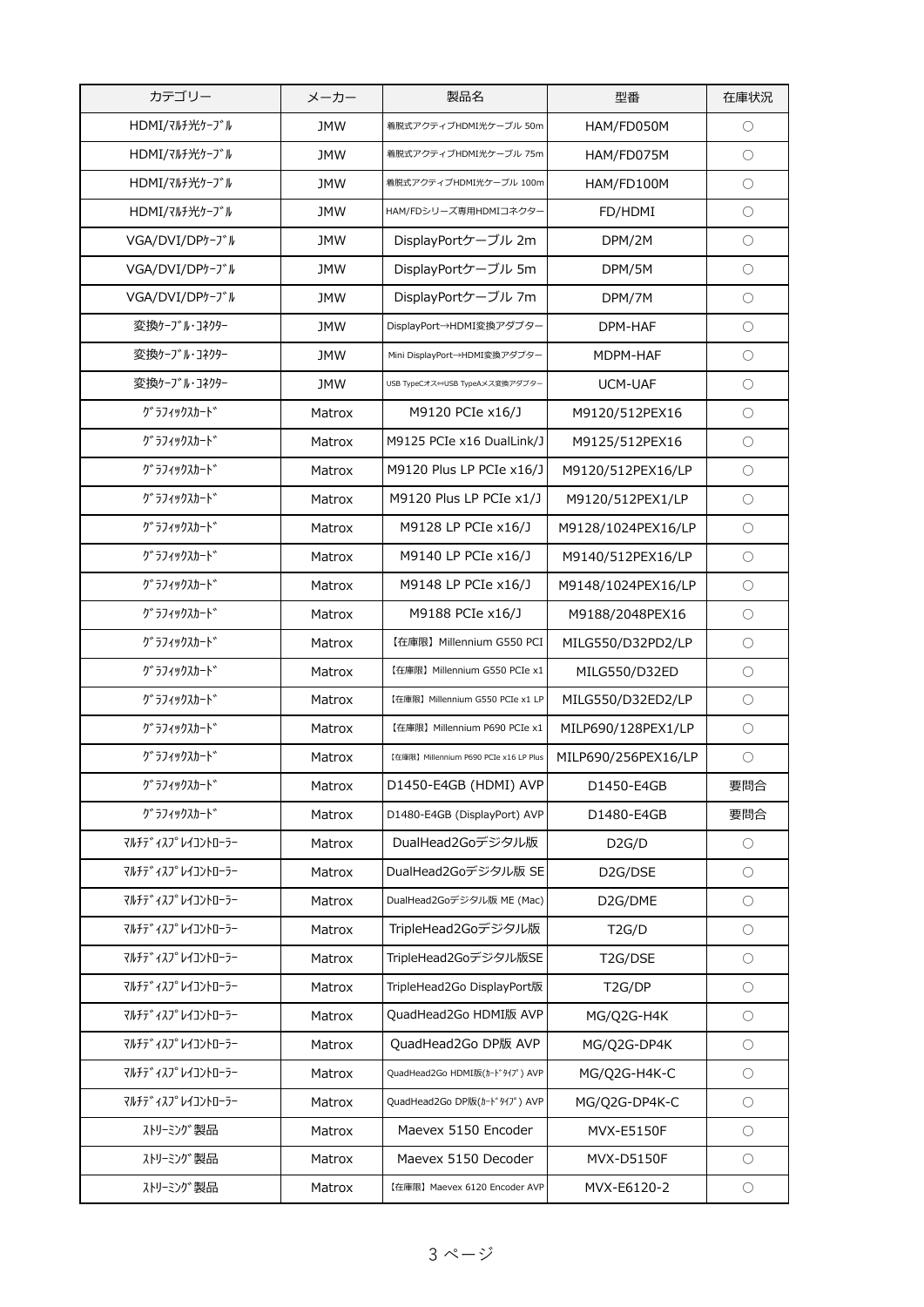| ストリーミング製品<br>要問合<br>MVX-E6100-4<br>Matrox<br>Maevex 6100 Encoder(h-ドタイプ) AVP<br>ストリーミング製品<br>Maevex 6152 Decoder AVP<br>$\bigcirc$<br>Matrox<br>MVX-D6152-4<br>延長器: エクステンダー<br>Extio3 N3208TX 2ポート送信機 AVP<br>要問合<br>EXTIO3/N3208TX<br>Matrox<br>延長器: エクステンダー<br>Extio3 N3208CTX 2ポート送信機(カードタイプ) AVP<br>要問合<br>Matrox<br>EXTIO3/N3208CTX<br>延長器: エクステンダー<br>Extio3 N3208RX 2ポート受信機 AVP<br>要問合<br>Matrox<br>EXTIO3/N3208RX<br>延長器: エクステンダー<br>Matrox<br>Extio3 N3408TX 4ポート送信機 AVP<br>EXTIO3/N3408TX<br>要問合<br>延長器: エクステンダー<br>要問合<br>Matrox<br>Extio3 N3408CTX 4ポート送信機(カードタイプ) AVP<br>EXTIO3/N3408CTX<br>延長器: エクステンダー<br>Extio3 N3408RX 4ポート受信機 AVP<br>要問合<br>Matrox<br>EXTIO3/N3408RX<br>Matroxオプション製品<br>要問合<br>Extio3 SFPモジュール(マルチモード)<br>Matrox<br>XTO3-SFPMM<br>Matroxオプション製品<br>要問合<br>Matrox<br>Extio3 SFPモジュール(シングルモード)<br>XTO3-SFPSM<br>Matroxオプション製品<br>LFH60→Dsub15×4ケーブル<br>Matrox<br>CAB/LFH60-4XDSUB15<br>$\bigcirc$<br>Matroxオプション製品<br>KX20→DVI-I×4変換ケーブル<br>$\bigcirc$<br>CAB-KX20-4XD<br>Matrox<br>Matroxオプション製品<br>miniDP→DPケーブル<br>Matrox<br>CAB/MDP-DP<br>О<br>Matroxオプション製品<br>DisplayPort→DVIケーブル<br>$\bigcirc$<br>Matrox<br>CAB/DP-DVI<br>Matroxオプション製品<br>フレームロックケーブル<br>$\bigcirc$<br>Matrox<br>CAB/FL<br>Matroxオプション製品<br>LFH60→DVI-I×2変換ケーブル<br>CAB/L60-2XDVI-I<br>$\bigcirc$<br>Matrox<br>Matroxオプション製品<br>19インチラックマウントキット<br>$\bigcirc$<br>Matrox<br>RMK-19TR-A<br>Matroxオプション製品<br>VESAマウントキット<br>Matrox<br>RMK-6BRKT-A<br>$\bigcirc$<br>Matroxオプション製品<br>Matrox<br>HDMIケーブル固定金具 (4端子固定 - Q2G)<br>SK-Q2G-A<br>О<br>Matroxオプション製品<br>SK-SLND-4<br>Matrox<br>HDMIケーブル固定金具 (個別固定 - Q2G)<br>O<br>Matroxオプション製品<br>要問合<br>miniHDMI/DPケーブル固定金具(Extio3,Q2G)<br>Matrox<br>SK-SLNB-6<br>HDMIケーブル<br><b>JMW</b><br>4KフルスペックHDMIケーブル0.3m<br>HAM/PE003M<br>Ο<br>HDMIケーブル<br><b>JMW</b><br>4KフルスペックHDMIケーブル 5m<br>HAM/PE050M<br>$\bigcirc$<br>HDMIケーブル<br><b>JMW</b><br>4KフルスペックHDMIケーブル 7m<br>HAM/PE070M<br>O<br>HDMIケーブル<br>フレックスHDMIケーブル 10m<br><b>JMW</b><br>$\bigcirc$<br>HAM/PE100M<br>HDMIケーブル<br><b>JMW</b><br>フレックスHDMIケーブル 15m<br>$\circ$<br>HAM/PE150M<br>HDMIケーブル<br>フレックスHDMIケーブル 20m<br><b>JMW</b><br>HAM/PE200M<br>$\triangle$<br>HDMIケーブル<br><b>JMW</b><br>ウルトラフラットHDMIケーブル 0.2m<br>JM-UFH0002<br>$\circ$<br>HDMIケーブル<br><b>JMW</b><br>ウルトラフラットHDMIケーブル 0.5m<br>JM-UFH0005<br>$\circ$<br>HDMIケーブル<br><b>JMW</b><br>ウルトラフラットHDMIケーブル 1m<br>JM-UFH0010<br>$\bigcirc$<br>HDMIケーブル<br><b>JMW</b><br>ウルトラフラットHDMIケーブル 1.5m<br>JM-UFH0015<br>$\circ$<br>HDMIケーブル<br><b>JMW</b><br>ウルトラフラットHDMIケーブル 2m<br>JM-UFH0020<br>$\bigcirc$<br>HDMIケーブル<br><b>JMW</b><br>HDMI延長用ケーブル0.2m(オス・メス) 5本入<br>JM-UFH0002F-5<br>$\circ$<br>HDMI⇔DVIケーブル 0.5m<br>変換ケーブル・コネクター<br><b>JMW</b><br>HAM-DM/05M<br>$\circ$<br>変換ケーブル・コネクター<br>HDMI⇔DVIケーブル 1m<br><b>JMW</b><br>HAM-DM/1M<br>Δ<br>変換ケーブル・コネクター<br>HDMI⇔DVIケーブル 2m<br><b>JMW</b><br>HAM-DM/2M<br>$\circ$<br>変換ケーブル・コネクター<br>HDMI⇔DVIケーブル 3m<br><b>JMW</b><br>HAM-DM/3M<br>$\bigcirc$<br>変換ケーブル・コネクター<br>HDMI⇔DVIケーブル 5m<br><b>JMW</b><br>HAM-DM/5M<br>$\circ$ | カテゴリー | メーカー | 製品名 | 型番 | 在庫状況 |
|-------------------------------------------------------------------------------------------------------------------------------------------------------------------------------------------------------------------------------------------------------------------------------------------------------------------------------------------------------------------------------------------------------------------------------------------------------------------------------------------------------------------------------------------------------------------------------------------------------------------------------------------------------------------------------------------------------------------------------------------------------------------------------------------------------------------------------------------------------------------------------------------------------------------------------------------------------------------------------------------------------------------------------------------------------------------------------------------------------------------------------------------------------------------------------------------------------------------------------------------------------------------------------------------------------------------------------------------------------------------------------------------------------------------------------------------------------------------------------------------------------------------------------------------------------------------------------------------------------------------------------------------------------------------------------------------------------------------------------------------------------------------------------------------------------------------------------------------------------------------------------------------------------------------------------------------------------------------------------------------------------------------------------------------------------------------------------------------------------------------------------------------------------------------------------------------------------------------------------------------------------------------------------------------------------------------------------------------------------------------------------------------------------------------------------------------------------------------------------------------------------------------------------------------------------------------------------------------------------------------------------------------------------------------------------------------------------------------------------------------------------------------------------------------------------------------------------------------------------------------------------------------------------------------------------------------------------------------------------------------------------------------------------|-------|------|-----|----|------|
|                                                                                                                                                                                                                                                                                                                                                                                                                                                                                                                                                                                                                                                                                                                                                                                                                                                                                                                                                                                                                                                                                                                                                                                                                                                                                                                                                                                                                                                                                                                                                                                                                                                                                                                                                                                                                                                                                                                                                                                                                                                                                                                                                                                                                                                                                                                                                                                                                                                                                                                                                                                                                                                                                                                                                                                                                                                                                                                                                                                                                               |       |      |     |    |      |
|                                                                                                                                                                                                                                                                                                                                                                                                                                                                                                                                                                                                                                                                                                                                                                                                                                                                                                                                                                                                                                                                                                                                                                                                                                                                                                                                                                                                                                                                                                                                                                                                                                                                                                                                                                                                                                                                                                                                                                                                                                                                                                                                                                                                                                                                                                                                                                                                                                                                                                                                                                                                                                                                                                                                                                                                                                                                                                                                                                                                                               |       |      |     |    |      |
|                                                                                                                                                                                                                                                                                                                                                                                                                                                                                                                                                                                                                                                                                                                                                                                                                                                                                                                                                                                                                                                                                                                                                                                                                                                                                                                                                                                                                                                                                                                                                                                                                                                                                                                                                                                                                                                                                                                                                                                                                                                                                                                                                                                                                                                                                                                                                                                                                                                                                                                                                                                                                                                                                                                                                                                                                                                                                                                                                                                                                               |       |      |     |    |      |
|                                                                                                                                                                                                                                                                                                                                                                                                                                                                                                                                                                                                                                                                                                                                                                                                                                                                                                                                                                                                                                                                                                                                                                                                                                                                                                                                                                                                                                                                                                                                                                                                                                                                                                                                                                                                                                                                                                                                                                                                                                                                                                                                                                                                                                                                                                                                                                                                                                                                                                                                                                                                                                                                                                                                                                                                                                                                                                                                                                                                                               |       |      |     |    |      |
|                                                                                                                                                                                                                                                                                                                                                                                                                                                                                                                                                                                                                                                                                                                                                                                                                                                                                                                                                                                                                                                                                                                                                                                                                                                                                                                                                                                                                                                                                                                                                                                                                                                                                                                                                                                                                                                                                                                                                                                                                                                                                                                                                                                                                                                                                                                                                                                                                                                                                                                                                                                                                                                                                                                                                                                                                                                                                                                                                                                                                               |       |      |     |    |      |
|                                                                                                                                                                                                                                                                                                                                                                                                                                                                                                                                                                                                                                                                                                                                                                                                                                                                                                                                                                                                                                                                                                                                                                                                                                                                                                                                                                                                                                                                                                                                                                                                                                                                                                                                                                                                                                                                                                                                                                                                                                                                                                                                                                                                                                                                                                                                                                                                                                                                                                                                                                                                                                                                                                                                                                                                                                                                                                                                                                                                                               |       |      |     |    |      |
|                                                                                                                                                                                                                                                                                                                                                                                                                                                                                                                                                                                                                                                                                                                                                                                                                                                                                                                                                                                                                                                                                                                                                                                                                                                                                                                                                                                                                                                                                                                                                                                                                                                                                                                                                                                                                                                                                                                                                                                                                                                                                                                                                                                                                                                                                                                                                                                                                                                                                                                                                                                                                                                                                                                                                                                                                                                                                                                                                                                                                               |       |      |     |    |      |
|                                                                                                                                                                                                                                                                                                                                                                                                                                                                                                                                                                                                                                                                                                                                                                                                                                                                                                                                                                                                                                                                                                                                                                                                                                                                                                                                                                                                                                                                                                                                                                                                                                                                                                                                                                                                                                                                                                                                                                                                                                                                                                                                                                                                                                                                                                                                                                                                                                                                                                                                                                                                                                                                                                                                                                                                                                                                                                                                                                                                                               |       |      |     |    |      |
|                                                                                                                                                                                                                                                                                                                                                                                                                                                                                                                                                                                                                                                                                                                                                                                                                                                                                                                                                                                                                                                                                                                                                                                                                                                                                                                                                                                                                                                                                                                                                                                                                                                                                                                                                                                                                                                                                                                                                                                                                                                                                                                                                                                                                                                                                                                                                                                                                                                                                                                                                                                                                                                                                                                                                                                                                                                                                                                                                                                                                               |       |      |     |    |      |
|                                                                                                                                                                                                                                                                                                                                                                                                                                                                                                                                                                                                                                                                                                                                                                                                                                                                                                                                                                                                                                                                                                                                                                                                                                                                                                                                                                                                                                                                                                                                                                                                                                                                                                                                                                                                                                                                                                                                                                                                                                                                                                                                                                                                                                                                                                                                                                                                                                                                                                                                                                                                                                                                                                                                                                                                                                                                                                                                                                                                                               |       |      |     |    |      |
|                                                                                                                                                                                                                                                                                                                                                                                                                                                                                                                                                                                                                                                                                                                                                                                                                                                                                                                                                                                                                                                                                                                                                                                                                                                                                                                                                                                                                                                                                                                                                                                                                                                                                                                                                                                                                                                                                                                                                                                                                                                                                                                                                                                                                                                                                                                                                                                                                                                                                                                                                                                                                                                                                                                                                                                                                                                                                                                                                                                                                               |       |      |     |    |      |
|                                                                                                                                                                                                                                                                                                                                                                                                                                                                                                                                                                                                                                                                                                                                                                                                                                                                                                                                                                                                                                                                                                                                                                                                                                                                                                                                                                                                                                                                                                                                                                                                                                                                                                                                                                                                                                                                                                                                                                                                                                                                                                                                                                                                                                                                                                                                                                                                                                                                                                                                                                                                                                                                                                                                                                                                                                                                                                                                                                                                                               |       |      |     |    |      |
|                                                                                                                                                                                                                                                                                                                                                                                                                                                                                                                                                                                                                                                                                                                                                                                                                                                                                                                                                                                                                                                                                                                                                                                                                                                                                                                                                                                                                                                                                                                                                                                                                                                                                                                                                                                                                                                                                                                                                                                                                                                                                                                                                                                                                                                                                                                                                                                                                                                                                                                                                                                                                                                                                                                                                                                                                                                                                                                                                                                                                               |       |      |     |    |      |
|                                                                                                                                                                                                                                                                                                                                                                                                                                                                                                                                                                                                                                                                                                                                                                                                                                                                                                                                                                                                                                                                                                                                                                                                                                                                                                                                                                                                                                                                                                                                                                                                                                                                                                                                                                                                                                                                                                                                                                                                                                                                                                                                                                                                                                                                                                                                                                                                                                                                                                                                                                                                                                                                                                                                                                                                                                                                                                                                                                                                                               |       |      |     |    |      |
|                                                                                                                                                                                                                                                                                                                                                                                                                                                                                                                                                                                                                                                                                                                                                                                                                                                                                                                                                                                                                                                                                                                                                                                                                                                                                                                                                                                                                                                                                                                                                                                                                                                                                                                                                                                                                                                                                                                                                                                                                                                                                                                                                                                                                                                                                                                                                                                                                                                                                                                                                                                                                                                                                                                                                                                                                                                                                                                                                                                                                               |       |      |     |    |      |
|                                                                                                                                                                                                                                                                                                                                                                                                                                                                                                                                                                                                                                                                                                                                                                                                                                                                                                                                                                                                                                                                                                                                                                                                                                                                                                                                                                                                                                                                                                                                                                                                                                                                                                                                                                                                                                                                                                                                                                                                                                                                                                                                                                                                                                                                                                                                                                                                                                                                                                                                                                                                                                                                                                                                                                                                                                                                                                                                                                                                                               |       |      |     |    |      |
|                                                                                                                                                                                                                                                                                                                                                                                                                                                                                                                                                                                                                                                                                                                                                                                                                                                                                                                                                                                                                                                                                                                                                                                                                                                                                                                                                                                                                                                                                                                                                                                                                                                                                                                                                                                                                                                                                                                                                                                                                                                                                                                                                                                                                                                                                                                                                                                                                                                                                                                                                                                                                                                                                                                                                                                                                                                                                                                                                                                                                               |       |      |     |    |      |
|                                                                                                                                                                                                                                                                                                                                                                                                                                                                                                                                                                                                                                                                                                                                                                                                                                                                                                                                                                                                                                                                                                                                                                                                                                                                                                                                                                                                                                                                                                                                                                                                                                                                                                                                                                                                                                                                                                                                                                                                                                                                                                                                                                                                                                                                                                                                                                                                                                                                                                                                                                                                                                                                                                                                                                                                                                                                                                                                                                                                                               |       |      |     |    |      |
|                                                                                                                                                                                                                                                                                                                                                                                                                                                                                                                                                                                                                                                                                                                                                                                                                                                                                                                                                                                                                                                                                                                                                                                                                                                                                                                                                                                                                                                                                                                                                                                                                                                                                                                                                                                                                                                                                                                                                                                                                                                                                                                                                                                                                                                                                                                                                                                                                                                                                                                                                                                                                                                                                                                                                                                                                                                                                                                                                                                                                               |       |      |     |    |      |
|                                                                                                                                                                                                                                                                                                                                                                                                                                                                                                                                                                                                                                                                                                                                                                                                                                                                                                                                                                                                                                                                                                                                                                                                                                                                                                                                                                                                                                                                                                                                                                                                                                                                                                                                                                                                                                                                                                                                                                                                                                                                                                                                                                                                                                                                                                                                                                                                                                                                                                                                                                                                                                                                                                                                                                                                                                                                                                                                                                                                                               |       |      |     |    |      |
|                                                                                                                                                                                                                                                                                                                                                                                                                                                                                                                                                                                                                                                                                                                                                                                                                                                                                                                                                                                                                                                                                                                                                                                                                                                                                                                                                                                                                                                                                                                                                                                                                                                                                                                                                                                                                                                                                                                                                                                                                                                                                                                                                                                                                                                                                                                                                                                                                                                                                                                                                                                                                                                                                                                                                                                                                                                                                                                                                                                                                               |       |      |     |    |      |
|                                                                                                                                                                                                                                                                                                                                                                                                                                                                                                                                                                                                                                                                                                                                                                                                                                                                                                                                                                                                                                                                                                                                                                                                                                                                                                                                                                                                                                                                                                                                                                                                                                                                                                                                                                                                                                                                                                                                                                                                                                                                                                                                                                                                                                                                                                                                                                                                                                                                                                                                                                                                                                                                                                                                                                                                                                                                                                                                                                                                                               |       |      |     |    |      |
|                                                                                                                                                                                                                                                                                                                                                                                                                                                                                                                                                                                                                                                                                                                                                                                                                                                                                                                                                                                                                                                                                                                                                                                                                                                                                                                                                                                                                                                                                                                                                                                                                                                                                                                                                                                                                                                                                                                                                                                                                                                                                                                                                                                                                                                                                                                                                                                                                                                                                                                                                                                                                                                                                                                                                                                                                                                                                                                                                                                                                               |       |      |     |    |      |
|                                                                                                                                                                                                                                                                                                                                                                                                                                                                                                                                                                                                                                                                                                                                                                                                                                                                                                                                                                                                                                                                                                                                                                                                                                                                                                                                                                                                                                                                                                                                                                                                                                                                                                                                                                                                                                                                                                                                                                                                                                                                                                                                                                                                                                                                                                                                                                                                                                                                                                                                                                                                                                                                                                                                                                                                                                                                                                                                                                                                                               |       |      |     |    |      |
|                                                                                                                                                                                                                                                                                                                                                                                                                                                                                                                                                                                                                                                                                                                                                                                                                                                                                                                                                                                                                                                                                                                                                                                                                                                                                                                                                                                                                                                                                                                                                                                                                                                                                                                                                                                                                                                                                                                                                                                                                                                                                                                                                                                                                                                                                                                                                                                                                                                                                                                                                                                                                                                                                                                                                                                                                                                                                                                                                                                                                               |       |      |     |    |      |
|                                                                                                                                                                                                                                                                                                                                                                                                                                                                                                                                                                                                                                                                                                                                                                                                                                                                                                                                                                                                                                                                                                                                                                                                                                                                                                                                                                                                                                                                                                                                                                                                                                                                                                                                                                                                                                                                                                                                                                                                                                                                                                                                                                                                                                                                                                                                                                                                                                                                                                                                                                                                                                                                                                                                                                                                                                                                                                                                                                                                                               |       |      |     |    |      |
|                                                                                                                                                                                                                                                                                                                                                                                                                                                                                                                                                                                                                                                                                                                                                                                                                                                                                                                                                                                                                                                                                                                                                                                                                                                                                                                                                                                                                                                                                                                                                                                                                                                                                                                                                                                                                                                                                                                                                                                                                                                                                                                                                                                                                                                                                                                                                                                                                                                                                                                                                                                                                                                                                                                                                                                                                                                                                                                                                                                                                               |       |      |     |    |      |
|                                                                                                                                                                                                                                                                                                                                                                                                                                                                                                                                                                                                                                                                                                                                                                                                                                                                                                                                                                                                                                                                                                                                                                                                                                                                                                                                                                                                                                                                                                                                                                                                                                                                                                                                                                                                                                                                                                                                                                                                                                                                                                                                                                                                                                                                                                                                                                                                                                                                                                                                                                                                                                                                                                                                                                                                                                                                                                                                                                                                                               |       |      |     |    |      |
|                                                                                                                                                                                                                                                                                                                                                                                                                                                                                                                                                                                                                                                                                                                                                                                                                                                                                                                                                                                                                                                                                                                                                                                                                                                                                                                                                                                                                                                                                                                                                                                                                                                                                                                                                                                                                                                                                                                                                                                                                                                                                                                                                                                                                                                                                                                                                                                                                                                                                                                                                                                                                                                                                                                                                                                                                                                                                                                                                                                                                               |       |      |     |    |      |
|                                                                                                                                                                                                                                                                                                                                                                                                                                                                                                                                                                                                                                                                                                                                                                                                                                                                                                                                                                                                                                                                                                                                                                                                                                                                                                                                                                                                                                                                                                                                                                                                                                                                                                                                                                                                                                                                                                                                                                                                                                                                                                                                                                                                                                                                                                                                                                                                                                                                                                                                                                                                                                                                                                                                                                                                                                                                                                                                                                                                                               |       |      |     |    |      |
|                                                                                                                                                                                                                                                                                                                                                                                                                                                                                                                                                                                                                                                                                                                                                                                                                                                                                                                                                                                                                                                                                                                                                                                                                                                                                                                                                                                                                                                                                                                                                                                                                                                                                                                                                                                                                                                                                                                                                                                                                                                                                                                                                                                                                                                                                                                                                                                                                                                                                                                                                                                                                                                                                                                                                                                                                                                                                                                                                                                                                               |       |      |     |    |      |
|                                                                                                                                                                                                                                                                                                                                                                                                                                                                                                                                                                                                                                                                                                                                                                                                                                                                                                                                                                                                                                                                                                                                                                                                                                                                                                                                                                                                                                                                                                                                                                                                                                                                                                                                                                                                                                                                                                                                                                                                                                                                                                                                                                                                                                                                                                                                                                                                                                                                                                                                                                                                                                                                                                                                                                                                                                                                                                                                                                                                                               |       |      |     |    |      |
|                                                                                                                                                                                                                                                                                                                                                                                                                                                                                                                                                                                                                                                                                                                                                                                                                                                                                                                                                                                                                                                                                                                                                                                                                                                                                                                                                                                                                                                                                                                                                                                                                                                                                                                                                                                                                                                                                                                                                                                                                                                                                                                                                                                                                                                                                                                                                                                                                                                                                                                                                                                                                                                                                                                                                                                                                                                                                                                                                                                                                               |       |      |     |    |      |
|                                                                                                                                                                                                                                                                                                                                                                                                                                                                                                                                                                                                                                                                                                                                                                                                                                                                                                                                                                                                                                                                                                                                                                                                                                                                                                                                                                                                                                                                                                                                                                                                                                                                                                                                                                                                                                                                                                                                                                                                                                                                                                                                                                                                                                                                                                                                                                                                                                                                                                                                                                                                                                                                                                                                                                                                                                                                                                                                                                                                                               |       |      |     |    |      |
|                                                                                                                                                                                                                                                                                                                                                                                                                                                                                                                                                                                                                                                                                                                                                                                                                                                                                                                                                                                                                                                                                                                                                                                                                                                                                                                                                                                                                                                                                                                                                                                                                                                                                                                                                                                                                                                                                                                                                                                                                                                                                                                                                                                                                                                                                                                                                                                                                                                                                                                                                                                                                                                                                                                                                                                                                                                                                                                                                                                                                               |       |      |     |    |      |
|                                                                                                                                                                                                                                                                                                                                                                                                                                                                                                                                                                                                                                                                                                                                                                                                                                                                                                                                                                                                                                                                                                                                                                                                                                                                                                                                                                                                                                                                                                                                                                                                                                                                                                                                                                                                                                                                                                                                                                                                                                                                                                                                                                                                                                                                                                                                                                                                                                                                                                                                                                                                                                                                                                                                                                                                                                                                                                                                                                                                                               |       |      |     |    |      |
|                                                                                                                                                                                                                                                                                                                                                                                                                                                                                                                                                                                                                                                                                                                                                                                                                                                                                                                                                                                                                                                                                                                                                                                                                                                                                                                                                                                                                                                                                                                                                                                                                                                                                                                                                                                                                                                                                                                                                                                                                                                                                                                                                                                                                                                                                                                                                                                                                                                                                                                                                                                                                                                                                                                                                                                                                                                                                                                                                                                                                               |       |      |     |    |      |
|                                                                                                                                                                                                                                                                                                                                                                                                                                                                                                                                                                                                                                                                                                                                                                                                                                                                                                                                                                                                                                                                                                                                                                                                                                                                                                                                                                                                                                                                                                                                                                                                                                                                                                                                                                                                                                                                                                                                                                                                                                                                                                                                                                                                                                                                                                                                                                                                                                                                                                                                                                                                                                                                                                                                                                                                                                                                                                                                                                                                                               |       |      |     |    |      |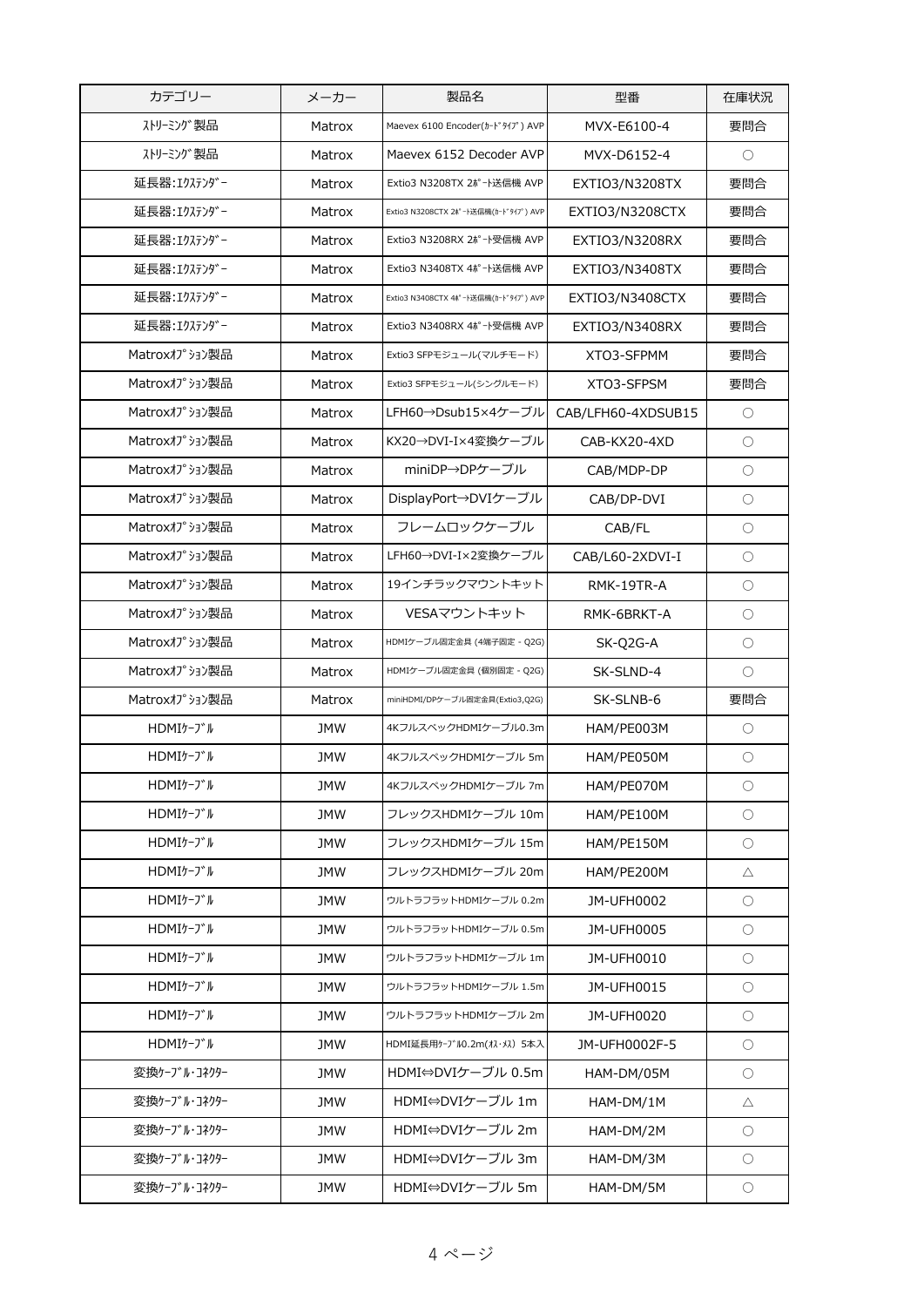| カテゴリー                                  | メーカー       | 製品名                                       | 型番            | 在庫状況       |
|----------------------------------------|------------|-------------------------------------------|---------------|------------|
| 変換ケーブル・コネクター                           | <b>JMW</b> | HDMI⇔DVIケーブル 7m                           | HAM-DM/7M     | $\bigcirc$ |
| 変換ケーブル・コネクター                           | <b>JMW</b> | HDMI⇔DVIケーブル 10m                          | HAM-DM/10M    | $\bigcirc$ |
| 変換ケーブル・コネクター                           | <b>JMW</b> | HDMI⇔DVIケーブル 15m                          | HAM-DM/15M    | $\bigcirc$ |
| 変換ケーブル・コネクター                           | <b>JMW</b> | HDMI⇔DVIケーブル 20m                          | HAM-DM/20M    | Δ          |
| 変換ケーブル・コネクター                           | <b>JMW</b> | HDMIメス ⇔ DVI-Dオス変換アダプター                   | HAF-DM        | $\bigcirc$ |
| VGA/DVI/DPケーブル                         | JMW        | VGAケーブル 1m                                | V/1M          | О          |
| VGA/DVI/DPケーブル                         | <b>JMW</b> | VGAケーブル 2m                                | V/2M          | $\bigcirc$ |
| VGA/DVI/DPケーブル                         | <b>JMW</b> | VGAケーブル 3m                                | V/3M          | $\bigcirc$ |
| VGA/DVI/DPケーブル                         | <b>JMW</b> | VGAケーブル 5m                                | V/5M          | $\bigcirc$ |
| VGA/DVI/DPケーブル                         | <b>JMW</b> | VGAケーブル 10m                               | V/10M         | $\bigcirc$ |
| VGA/DVI/DPケーブル                         | <b>JMW</b> | VGAケーブル 20m                               | V/20M         | $\bigcirc$ |
| VGA/DVI/DPケーブル                         | <b>JMW</b> | VGAケーブル 30m                               | V/30M         | $\bigcirc$ |
| VGA/DVI/DPケーブル                         | <b>JMW</b> | 配線用VGAケーブル 10m                            | V/DE10M       | $\bigcirc$ |
| VGA/DVI/DPケーブル                         | <b>JMW</b> | 配線用VGAケーブル 15m                            | V/DE15M       | $\bigcirc$ |
| VGA/DVI/DPケーブル                         | <b>JMW</b> | 配線用VGAケーブル 20m                            | V/DE20M       | $\bigcirc$ |
| VGA/DVI/DPケーブル                         | <b>JMW</b> | 配線用VGAケーブル 30m                            | V/DE30M       | $\bigcirc$ |
| マルチテ゛ィスフ°レイコントローラー                     | <b>VNS</b> | GeoBox 4K入出カマルチディスプレイプロセッサー (2出力)         | G902          | $\bigcirc$ |
| エッジ゛フ゛レンテ゛ィンク゛                         | <b>VNS</b> | GeoBox 4K入出カマルチディスプレイプロセッサー (4出力)         | G904          | O          |
| マルチテ゛ィスフ゜ レイコントローラー                    | <b>VNS</b> | GeoBox 4Kマルチディスプレイコントローラー                 | G405L         | О          |
| マルチテ゛ィスフ゜レイコントローラー                     | <b>VNS</b> | GeoBox 4K/60Pマルチディスプレイコントローラー (1入力2出力)    | G406S         | O          |
| マルチテ゛ィスフ°レイコントローラー                     | <b>VNS</b> | GeoBox 4K/60Pマルチディスプレイコントローラー (1入力4出力)    | G406L         | $\bigcirc$ |
| マルチテ゛ィスフ°レイコントローラー                     | <b>VNS</b> | GeoBox 4K/60Pマルチディスプレイコントローラー(4出力)        | G406          | O          |
| マルチテ゛ィスフ°レイコントローラー                     | <b>VNS</b> | GeoBox 4K/60Pマルチディスプレイコントローラー(2入力8出力)     | G408          | $\bigcirc$ |
| マルチテ゛ィスフ゜レイコントローラー                     | VNS        | GeoBox 4K/60P入力対応多機能マルチディスプレイコントローラー(4出力) | G413          | О          |
| エッジブレンディング                             | <b>VNS</b> | GeoBox 4K入出カエッジブレンディングプロセッサー (1入カ1出力)     | <b>UD101</b>  | О          |
| エッジブレンディング                             | <b>VNS</b> | GeoBox 4K入出カエッジブレンディングプロセッサー (2入力2出力)     | <b>UD102</b>  | $\bigcirc$ |
| エッジブレンディング                             | <b>VNS</b> | GeoBox 4K入出力エッジブレンディングプロセッサー (3入力3出力)     | <b>UD103</b>  | О          |
| エッジブレンディング                             | <b>VNS</b> | GeoBox 4K入出力エッジブレンディングプロセッサー (4入力4出力)     | <b>UD104</b>  | O          |
| エッジブレンディング                             | <b>VNS</b> | GeoBox 4K/60P入カエッジブレンディングプロセッサー (1入力1出力)  | M801          | О          |
| エッジブレンディング                             | <b>VNS</b> | GeoBox 4K/60P入力エッジプレンディングプロセッサー (2入力2出力)  | M802          | О          |
| エッジブレンディング                             | <b>VNS</b> | GeoBox 4K/60P入力エッジプレンディングプロセッサー (3入力3出力)  | M803          | О          |
| エッジブレンディング                             | <b>VNS</b> | GeoBox 4K/60P入力エッジブレンディングプロセッサー (4入力4出力)  | M804          | Δ          |
| エッジブレンディング                             | <b>VNS</b> | GeoBox 4K/60P入カエッジプレンディングプロセッサー(2出力)      | G802          | $\bigcirc$ |
| エッジブレンディング                             | <b>VNS</b> | GeoBox 4K/60P入力エッジプレンディングプロセッサー (4出力)     | G804          | O          |
| イメーシ゛プロセッサー                            | <b>VNS</b> | GeoBox 4K入出力幾何学補正プロセッサー (1出力)             | <b>UD101L</b> | O          |
| イメーシ <sup>、</sup> フ <sup>o</sup> ロセッサー | <b>VNS</b> | GeoBox 4K入出力ビデオプロセッサー (1出力)               | G901J         | $\bigcirc$ |
| イメーシ゛プロセッサー                            | <b>VNS</b> | GeoBox 4K/60P入力幾何学補正プロセッサー(1出力)           | G116          | O          |
| GeoBoxオプション製品                          | <b>VNS</b> | ラックマウントキット G116/M801用                     | G404300L0010  | O          |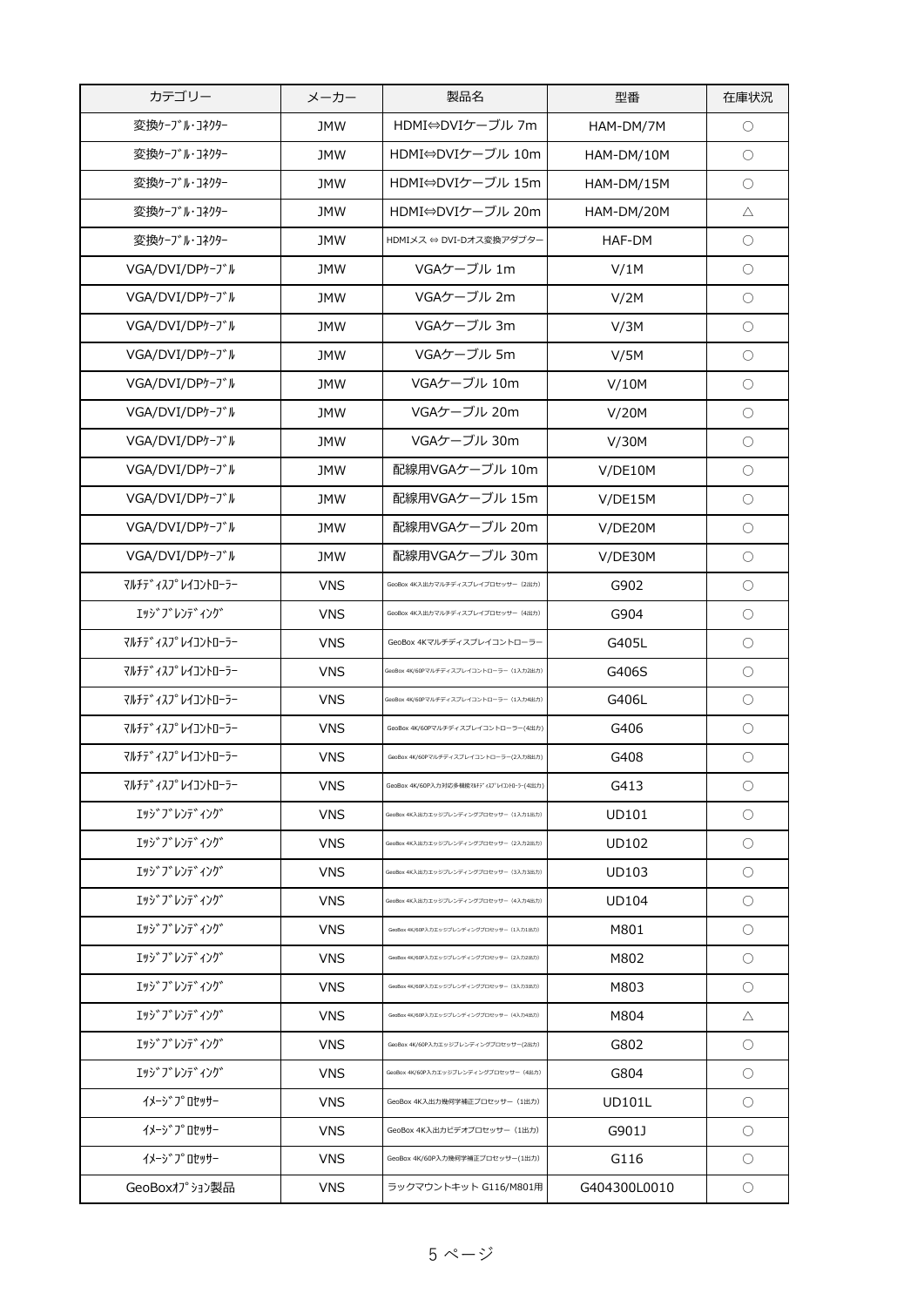| カテゴリー                | メーカー              | 製品名                                               | 型番                 | 在庫状況                |
|----------------------|-------------------|---------------------------------------------------|--------------------|---------------------|
| GeoBoxオプション製品        | <b>VNS</b>        | ラックマウントキット G405L G406L G408用                      | G404406LS020       | $\bigcirc$          |
| GeoBoxオプション製品        | <b>VNS</b>        | ラックマウントキット UD102/UD103/UD104/M802/M803/M804/G804用 | G404802MS010       | $\bigcirc$          |
| GeoBoxオプション製品        | <b>VNS</b>        | ラックマウントキット G406/G413/G802用                        | G404ALL10010       | $\bigcirc$          |
| GeoBoxオプション製品        | <b>VNS</b>        | GeoBox専用リモコン受光部付きケーブル 2m                          | IR/2M              | $\bigcirc$          |
| アクセサリー・テ゛シ゛タルサイネーシ゛  | BrightSign        | シリーズ3/4対応GPIOコネクタ                                 | BR/PGPIO-12        | $\triangle$         |
| アクセサリー:デジタルサイネージ     | <b>BrightSign</b> | BS3/4シリーズ タッチレスボタン                                | BR/PTL4            | $\circ$             |
| アクセサリー・テ゛ジタルサイネージ    | BrightSign        | BS3/4シリーズ スイッチボックスx4                              | BR/PSBX-0404C      | Δ                   |
| アクセサリー:デジタルサイネージ     | <b>BrightSign</b> | BS3/4シリーズ スイッチボックスx8                              | BR/PSBX-0800C      | $\triangle$         |
| アクセサリー・テ゛シ゛タルサイネーシ゛  | <b>BrightSign</b> | BS3/4シリーズ 距離型人感センサー 1~5m                          | <b>BR/PAS-1050</b> | $\triangle$         |
| アクセサリー:デジタルサイネージ     | <b>BrightSign</b> | BS3/4シリーズ 距離型人感センサー 0.2~1.5m                      | <b>BR/PAS-0215</b> | $\triangle$         |
| アクセサリー・テ゛ジタルサイネージ    | <b>BrightSign</b> | BS3/4シリーズ 焦電型人感センサー                               | BR/PPS-4050        | Δ                   |
| アクセサリー・テ゛シ゛タルサイネーシ゛  | BrightSign        | BS3/4シリーズ リモコンユニット 8ボタン                           | BR/PRC-8           | $\triangle$         |
| アクセサリー・テ゛ジタルサイネージ    | BrightSign        | BS3/4シリーズ リモコンユニット 4ボタン                           | BR/PRC-4           | $\triangle$         |
| アクセサリー:テ゛ジタルサイネージ    | BrightSign        | BS3/4シリーズ 短距離センサーユニット x4                          | BR/PVS-0204        | $\triangle$         |
| 延長器: エクステンダー         | MuxLab            | ツイストペア伝送HDMI延長器 (送受セット)                           | MUX-EH500451       | $\bigcirc$          |
| 延長器: エクステンダー         | MuxLab            | ツイストベア伝送HDMI送信器 (HDBaseT準拠)                       | MUX-EH500451-TX    | $\bigcirc$          |
| 延長器: 1クステンダー         | MuxLab            | ツイストベア伝送HDMI受信器 (HDBaseT準拠)                       | MUX-EH500451-RX    | $\bigcirc$          |
| 延長器: エクステンダー         | MuxLab            | ツイストペア伝送HDMI延長器 (HDMI/Ethernet/RS232/IR)          | MUX-EH500456       | $\circ$             |
| 延長器: エクステンダー         | MuxLab            | HDBaseT送信器 (HDMI/Ethernet/RS232/IR)               | MUX-EH500456-TX    | $\circlearrowright$ |
| 延長器: エクステンダー         | MuxLab            | ツイストペア伝送HDMI2.0延長器 (送受セット/100m)                   | MUX-EH500459-100   | $\circlearrowright$ |
| 延長器: エクステンダー         | MuxLab            | ツイストペア伝送マルチSDI延長器 (送受セット)                         | MUX-ES500733       | $\bigcirc$          |
| 延長器: エクステンダー         | MuxLab            | 光ファイバー伝送マルチSDI延長器 (送受セット)                         | MUX-ES500734       | $\bigcirc$          |
| 延長器: エクステンダー         | MuxLab            | ビデオウォールIP送信器                                      | MUX-EVH500754-TX   | $\bigcirc$          |
| 延長器: エクステンダー         | MuxLab            | ビデオウォールIP受信器                                      | MUX-EVH500754-RX   | $\circlearrowright$ |
| ビデオウォールコントローラー       | MuxLab            | 【在庫限】MuxLab ネットワークコントローラー                         | MUX-CM500811       | $\circlearrowright$ |
| ビデオウォールコントローラー       | MuxLab            | MuxLab ネットワークコントローラー                              | MUX-CM500812       | $\triangle$         |
| 延長器: エクステンダー         | MuxLab            | 4KビデオウォールIP伝送HDMI送信器 (H.264/265)                  | MUX-EVH500764-TX   | $\bigcirc$          |
| 延長器: エクステンダー         | MuxLab            | IP伝送HDMI送信器 (H.264/H.265)                         | MUX-EVH500762-TX   | $\circ$             |
| 延長器: エクステンダー         | MuxLab            | IP伝送HDMI受信器 (H.264/H.265)                         | MUX-EVH500762-RX   | $\circ$             |
| <b>リピーター・エミュレーター</b> | MuxLab            | 4K/60P対応HDMIオーディオ分離器                              | MUX-CH500436       | $\circ$             |
| 変換器コンバーター            | MuxLab            | HDMIビデオスケーラー                                      | MUX-CH500438       | $\circ$             |
| 分配器:スプリッター           | MuxLab            | 1入力2出力DisplayPort分配器                              | MUX-DD500505       | $\circ$             |
| プレビューモニター            | MuxLab            | HDMI / 3G-SDIトリプルモニター                             | MUX-PV500840       | $\circ$             |
| プレビューモニター            | MuxLab            | HDMI / 3G-SDI デュアルモニター                            | MUX-PV500841       | $\circ$             |
| 切替器:スイッチャー,セレクター     | MuxLab            | 【在庫限】5入力2出力マルチスイッチャー                              | MUX-SM500435       | $\circ$             |
| 切替器:スイッチャー,セレクター     | MuxLab            | 8入力8出力HDMI2.0マトリックススイッチャー                         | MUX-SH500443       | $\circ$             |
| 切替器:スイッチャー,セレクター     | MuxLab            | 4入力4出力HDMI2.0マトリックススイッチャー                         | MUX-SH500444       | $\circ$             |
| マルチピッューワー            | MuxLab            | HDMI2.0クワッドビュープロセッサー                              | MUX-SH500446       | $\circ$             |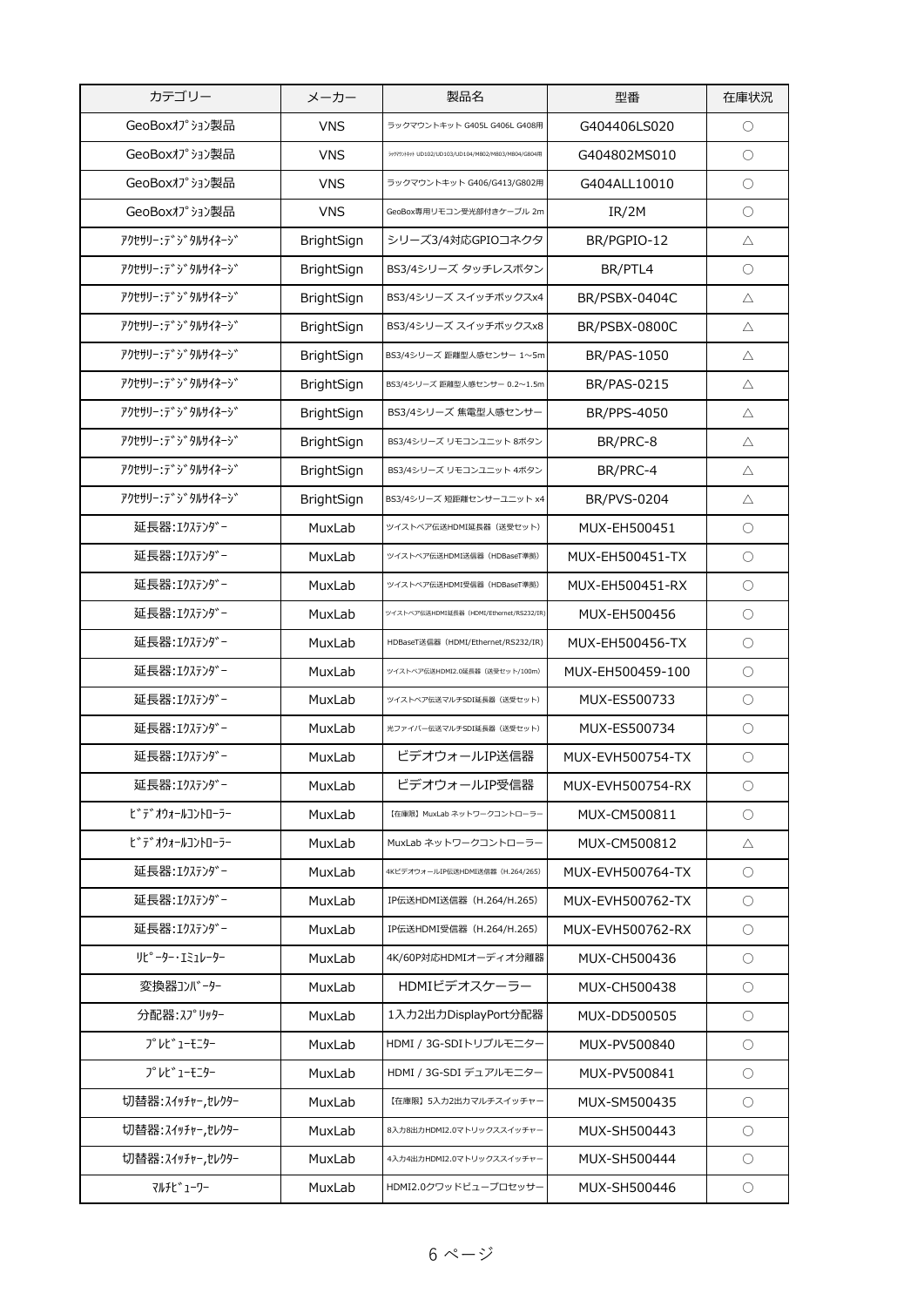| Muxlabオプション製品<br>MuxLab<br>PoE対応8ボタン コントロールパネル<br>MUX-CM500816-IP<br>$\circ$<br>Muxlabオプション製品<br>MuxLab<br>$\bigcirc$<br>シングルモード10Km SFPモジュール,1310nm<br>MUX-ES500970-SM10<br>Muxlabオプション製品<br>MuxLab<br>シングルモード40Km SFPモジュール,1550nm<br>MUX-ES500970-SM40<br>$\triangle$<br>Muxlabオプション製品<br>MuxLab<br>シングルモード80Km SFPモジュール,1550nm<br>MUX-ES500970-SM80<br>Δ<br>Muxlabオプション製品<br>MuxLab<br>ネジ式ロック機構ACアダプター (DC5V/2.6A)<br>MUX-OP500993<br>O<br>Muxlabオプション製品<br>MuxLab<br><b>MUX-12V2A</b><br>$\bigcirc$<br>ネジ式ロック機構ACアダプター (DC12V/2A)<br>Muxlabオプション製品<br>MuxLab<br>ネジ式ロック機構ACアダプター (DC12V/3A)<br><b>MUX-12V3A</b><br>O<br>Muxlabオプション製品<br>MuxLab<br>MUX-OP500905<br>要問合<br>3スロット 1Uラックマウントシャーシ<br>Muxlabオプション製品<br>要問合<br>MuxLab<br>16スロット 3Uラックマウントシャーシ<br>MUX-OP500920<br>Muxlabオプション製品<br>ブランクパネル<br>MuxLab<br>要問合<br>MUX-OP500921<br>Muxlabオプション製品<br>IRエミッターケーブル<br>MuxLab<br>要問合<br>MUX-OP500990<br>IRセンサーケーブル 1.6m<br>Muxlabオプション製品<br>MuxLab<br>要問合<br>MUX-OP500991<br>Muxlabオプション製品<br>IRセンサーケーブル<br>MuxLab<br>MUX-OP500994<br>$\circ$<br>Muxlabオプション製品<br>IRエミッターケーブル<br>MuxLab<br>$\bigcirc$<br>MUX-OP500998<br>Muxlabオプション製品<br>MuxLab<br>IRセンサーケーブル<br>MUX-OP500999<br>$\bigcirc$<br>ストリーミング製品<br>Monarch LCS<br>Matrox<br>MLCS/J<br>O<br>ストリーミング製品<br>Monarch HDX<br>Matrox<br>MHDX/J<br>$\circ$<br>ストリーミング製品<br>Monarch HD<br>Matrox<br>MHD/J<br>$\bigcirc$<br>BS内蔵タッチディスプレイ<br><b>Bluefin</b><br>BS/BF15WT4<br>O<br>Bluefin シリーズ4・15.6インチタッチディスプレイ<br>BS内蔵タッチディスプレイ<br><b>Bluefin</b><br>Bluefin シリーズ4・10.1インチタッチディスプレイ<br>BS/BF10WT4<br>O<br>アクセサリー・テ゛シ゛タルサイネーシ゛<br>要問合<br>Nexmosphere<br>ワイヤレス・ピックアップセンサー本体キット<br>NX/XF-MX-KIT<br>アクセサリー・テ゛シ゛タルサイネーシ゛<br>Nexmosphere<br>要問合<br>ワイヤレスピックアップセンサー・ケース付き<br>NX/XF-PW<br>アクセサリー: テ゛シ゛タルサイネーシ゛<br>Nexmosphere<br>ワイヤレスピックアップセンサー・ケースなし<br>NX/XF-PN<br>要問合<br>アクセサリー: テ゛ ジ タルサイネー ジ<br>エアジェスチャーラージ<br>Nexmosphere<br>NX/XT-EF680-KIT<br>要問合<br>エアジェスチャーミディアム<br>アクセサリー・テ゛シ゛タルサイネーシ゛<br>要問合<br>Nexmosphere<br>NX/XT-EF650-KIT<br>アクセサリー: デジタルサイネージ<br>エアジェスチャースモール<br>要問合<br>Nexmosphere<br>NX/XT-EF630-KIT<br>アクセサリー・テ゛シ゛タルサイネーシ゛<br>エアボタン<br>要問合<br>Nexmosphere<br>NX/XT-EF30-KIT<br>顔認識センサー・ナロー<br>アクセサリー・テ゛シ゛タルサイネーシ゛<br>Nexmosphere<br>要問合<br>NX/XY-KIT50<br>アクセサリー・テ゛ジタルサイネージ<br>顔認識センサー・ワイド<br>Nexmosphere<br>NX/XY-KIT90<br>要問合<br>アクセサリー・テ゛シ゛タルサイネーシ゛<br>Nexmosphere<br>NX/RFID-KITA45<br>要問合<br>RFIDリーダー (アンテナタイプ: A4ハーフ)<br>アクセサリー・テ゛ジタルサイネージ<br>要問合<br>Nexmosphere<br>RFIDリーダー (アンテナタイプ: A5)<br>NX/RFID-KITA50<br>アクセサリー・テ゛シ゛タルサイネーシ゛<br>要問合<br>Nexmosphere<br>RFIDリーダー (アンテナタイプ: A5ハーフ)<br>NX/RFID-KITA55<br>アクセサリー・テ゛シ゛タルサイネーシ゛<br>要問合<br>Nexmosphere<br>RFIDリーダー (アンテナタイプ: A6)<br>NX/RFID-KITA60<br>アクセサリー・テ゛シ゛タルサイネーシ゛<br>要問合<br>Nexmosphere<br>RFIDリーダー (アンテナタイプ: A6ハーフ)<br>NX/RFID-KITA65<br>アクセサリー:デジタルサイネージ<br>Nexmosphere<br>RFIDリーダー (アンテナタイプ: A7)<br>要問合<br>NX/RFID-KITA70<br>アクセサリー・テ゛シ゛タルサイネーシ゛<br>RFIDリーダー (アンテナタイプ: A8)<br>要問合<br>Nexmosphere<br>NX/RFID-KITA80<br>アクセサリー・テ゛シ゛タルサイネーシ゛<br>カラーセンサー1<br>Nexmosphere<br>要問合<br>NX/XZ-H60-KIT1<br>ライトセンサー1<br>アクセサリー・テ゛シ゛タルサイネーシ゛<br>要問合<br>Nexmosphere<br>NX/XZ-L20-KIT1 | カテゴリー | メーカー | 製品名 | 型番 | 在庫状況 |
|--------------------------------------------------------------------------------------------------------------------------------------------------------------------------------------------------------------------------------------------------------------------------------------------------------------------------------------------------------------------------------------------------------------------------------------------------------------------------------------------------------------------------------------------------------------------------------------------------------------------------------------------------------------------------------------------------------------------------------------------------------------------------------------------------------------------------------------------------------------------------------------------------------------------------------------------------------------------------------------------------------------------------------------------------------------------------------------------------------------------------------------------------------------------------------------------------------------------------------------------------------------------------------------------------------------------------------------------------------------------------------------------------------------------------------------------------------------------------------------------------------------------------------------------------------------------------------------------------------------------------------------------------------------------------------------------------------------------------------------------------------------------------------------------------------------------------------------------------------------------------------------------------------------------------------------------------------------------------------------------------------------------------------------------------------------------------------------------------------------------------------------------------------------------------------------------------------------------------------------------------------------------------------------------------------------------------------------------------------------------------------------------------------------------------------------------------------------------------------------------------------------------------------------------------------------------------------------------------------------------------------------------------------------------------------------------------------------------------------------------------------------------------------------------------------------------------------------------------------------------------------------------------------------------------------------------------------------------------------------------------------------------------------------------------------------------------------------------------------------|-------|------|-----|----|------|
|                                                                                                                                                                                                                                                                                                                                                                                                                                                                                                                                                                                                                                                                                                                                                                                                                                                                                                                                                                                                                                                                                                                                                                                                                                                                                                                                                                                                                                                                                                                                                                                                                                                                                                                                                                                                                                                                                                                                                                                                                                                                                                                                                                                                                                                                                                                                                                                                                                                                                                                                                                                                                                                                                                                                                                                                                                                                                                                                                                                                                                                                                                              |       |      |     |    |      |
|                                                                                                                                                                                                                                                                                                                                                                                                                                                                                                                                                                                                                                                                                                                                                                                                                                                                                                                                                                                                                                                                                                                                                                                                                                                                                                                                                                                                                                                                                                                                                                                                                                                                                                                                                                                                                                                                                                                                                                                                                                                                                                                                                                                                                                                                                                                                                                                                                                                                                                                                                                                                                                                                                                                                                                                                                                                                                                                                                                                                                                                                                                              |       |      |     |    |      |
|                                                                                                                                                                                                                                                                                                                                                                                                                                                                                                                                                                                                                                                                                                                                                                                                                                                                                                                                                                                                                                                                                                                                                                                                                                                                                                                                                                                                                                                                                                                                                                                                                                                                                                                                                                                                                                                                                                                                                                                                                                                                                                                                                                                                                                                                                                                                                                                                                                                                                                                                                                                                                                                                                                                                                                                                                                                                                                                                                                                                                                                                                                              |       |      |     |    |      |
|                                                                                                                                                                                                                                                                                                                                                                                                                                                                                                                                                                                                                                                                                                                                                                                                                                                                                                                                                                                                                                                                                                                                                                                                                                                                                                                                                                                                                                                                                                                                                                                                                                                                                                                                                                                                                                                                                                                                                                                                                                                                                                                                                                                                                                                                                                                                                                                                                                                                                                                                                                                                                                                                                                                                                                                                                                                                                                                                                                                                                                                                                                              |       |      |     |    |      |
|                                                                                                                                                                                                                                                                                                                                                                                                                                                                                                                                                                                                                                                                                                                                                                                                                                                                                                                                                                                                                                                                                                                                                                                                                                                                                                                                                                                                                                                                                                                                                                                                                                                                                                                                                                                                                                                                                                                                                                                                                                                                                                                                                                                                                                                                                                                                                                                                                                                                                                                                                                                                                                                                                                                                                                                                                                                                                                                                                                                                                                                                                                              |       |      |     |    |      |
|                                                                                                                                                                                                                                                                                                                                                                                                                                                                                                                                                                                                                                                                                                                                                                                                                                                                                                                                                                                                                                                                                                                                                                                                                                                                                                                                                                                                                                                                                                                                                                                                                                                                                                                                                                                                                                                                                                                                                                                                                                                                                                                                                                                                                                                                                                                                                                                                                                                                                                                                                                                                                                                                                                                                                                                                                                                                                                                                                                                                                                                                                                              |       |      |     |    |      |
|                                                                                                                                                                                                                                                                                                                                                                                                                                                                                                                                                                                                                                                                                                                                                                                                                                                                                                                                                                                                                                                                                                                                                                                                                                                                                                                                                                                                                                                                                                                                                                                                                                                                                                                                                                                                                                                                                                                                                                                                                                                                                                                                                                                                                                                                                                                                                                                                                                                                                                                                                                                                                                                                                                                                                                                                                                                                                                                                                                                                                                                                                                              |       |      |     |    |      |
|                                                                                                                                                                                                                                                                                                                                                                                                                                                                                                                                                                                                                                                                                                                                                                                                                                                                                                                                                                                                                                                                                                                                                                                                                                                                                                                                                                                                                                                                                                                                                                                                                                                                                                                                                                                                                                                                                                                                                                                                                                                                                                                                                                                                                                                                                                                                                                                                                                                                                                                                                                                                                                                                                                                                                                                                                                                                                                                                                                                                                                                                                                              |       |      |     |    |      |
|                                                                                                                                                                                                                                                                                                                                                                                                                                                                                                                                                                                                                                                                                                                                                                                                                                                                                                                                                                                                                                                                                                                                                                                                                                                                                                                                                                                                                                                                                                                                                                                                                                                                                                                                                                                                                                                                                                                                                                                                                                                                                                                                                                                                                                                                                                                                                                                                                                                                                                                                                                                                                                                                                                                                                                                                                                                                                                                                                                                                                                                                                                              |       |      |     |    |      |
|                                                                                                                                                                                                                                                                                                                                                                                                                                                                                                                                                                                                                                                                                                                                                                                                                                                                                                                                                                                                                                                                                                                                                                                                                                                                                                                                                                                                                                                                                                                                                                                                                                                                                                                                                                                                                                                                                                                                                                                                                                                                                                                                                                                                                                                                                                                                                                                                                                                                                                                                                                                                                                                                                                                                                                                                                                                                                                                                                                                                                                                                                                              |       |      |     |    |      |
|                                                                                                                                                                                                                                                                                                                                                                                                                                                                                                                                                                                                                                                                                                                                                                                                                                                                                                                                                                                                                                                                                                                                                                                                                                                                                                                                                                                                                                                                                                                                                                                                                                                                                                                                                                                                                                                                                                                                                                                                                                                                                                                                                                                                                                                                                                                                                                                                                                                                                                                                                                                                                                                                                                                                                                                                                                                                                                                                                                                                                                                                                                              |       |      |     |    |      |
|                                                                                                                                                                                                                                                                                                                                                                                                                                                                                                                                                                                                                                                                                                                                                                                                                                                                                                                                                                                                                                                                                                                                                                                                                                                                                                                                                                                                                                                                                                                                                                                                                                                                                                                                                                                                                                                                                                                                                                                                                                                                                                                                                                                                                                                                                                                                                                                                                                                                                                                                                                                                                                                                                                                                                                                                                                                                                                                                                                                                                                                                                                              |       |      |     |    |      |
|                                                                                                                                                                                                                                                                                                                                                                                                                                                                                                                                                                                                                                                                                                                                                                                                                                                                                                                                                                                                                                                                                                                                                                                                                                                                                                                                                                                                                                                                                                                                                                                                                                                                                                                                                                                                                                                                                                                                                                                                                                                                                                                                                                                                                                                                                                                                                                                                                                                                                                                                                                                                                                                                                                                                                                                                                                                                                                                                                                                                                                                                                                              |       |      |     |    |      |
|                                                                                                                                                                                                                                                                                                                                                                                                                                                                                                                                                                                                                                                                                                                                                                                                                                                                                                                                                                                                                                                                                                                                                                                                                                                                                                                                                                                                                                                                                                                                                                                                                                                                                                                                                                                                                                                                                                                                                                                                                                                                                                                                                                                                                                                                                                                                                                                                                                                                                                                                                                                                                                                                                                                                                                                                                                                                                                                                                                                                                                                                                                              |       |      |     |    |      |
|                                                                                                                                                                                                                                                                                                                                                                                                                                                                                                                                                                                                                                                                                                                                                                                                                                                                                                                                                                                                                                                                                                                                                                                                                                                                                                                                                                                                                                                                                                                                                                                                                                                                                                                                                                                                                                                                                                                                                                                                                                                                                                                                                                                                                                                                                                                                                                                                                                                                                                                                                                                                                                                                                                                                                                                                                                                                                                                                                                                                                                                                                                              |       |      |     |    |      |
|                                                                                                                                                                                                                                                                                                                                                                                                                                                                                                                                                                                                                                                                                                                                                                                                                                                                                                                                                                                                                                                                                                                                                                                                                                                                                                                                                                                                                                                                                                                                                                                                                                                                                                                                                                                                                                                                                                                                                                                                                                                                                                                                                                                                                                                                                                                                                                                                                                                                                                                                                                                                                                                                                                                                                                                                                                                                                                                                                                                                                                                                                                              |       |      |     |    |      |
|                                                                                                                                                                                                                                                                                                                                                                                                                                                                                                                                                                                                                                                                                                                                                                                                                                                                                                                                                                                                                                                                                                                                                                                                                                                                                                                                                                                                                                                                                                                                                                                                                                                                                                                                                                                                                                                                                                                                                                                                                                                                                                                                                                                                                                                                                                                                                                                                                                                                                                                                                                                                                                                                                                                                                                                                                                                                                                                                                                                                                                                                                                              |       |      |     |    |      |
|                                                                                                                                                                                                                                                                                                                                                                                                                                                                                                                                                                                                                                                                                                                                                                                                                                                                                                                                                                                                                                                                                                                                                                                                                                                                                                                                                                                                                                                                                                                                                                                                                                                                                                                                                                                                                                                                                                                                                                                                                                                                                                                                                                                                                                                                                                                                                                                                                                                                                                                                                                                                                                                                                                                                                                                                                                                                                                                                                                                                                                                                                                              |       |      |     |    |      |
|                                                                                                                                                                                                                                                                                                                                                                                                                                                                                                                                                                                                                                                                                                                                                                                                                                                                                                                                                                                                                                                                                                                                                                                                                                                                                                                                                                                                                                                                                                                                                                                                                                                                                                                                                                                                                                                                                                                                                                                                                                                                                                                                                                                                                                                                                                                                                                                                                                                                                                                                                                                                                                                                                                                                                                                                                                                                                                                                                                                                                                                                                                              |       |      |     |    |      |
|                                                                                                                                                                                                                                                                                                                                                                                                                                                                                                                                                                                                                                                                                                                                                                                                                                                                                                                                                                                                                                                                                                                                                                                                                                                                                                                                                                                                                                                                                                                                                                                                                                                                                                                                                                                                                                                                                                                                                                                                                                                                                                                                                                                                                                                                                                                                                                                                                                                                                                                                                                                                                                                                                                                                                                                                                                                                                                                                                                                                                                                                                                              |       |      |     |    |      |
|                                                                                                                                                                                                                                                                                                                                                                                                                                                                                                                                                                                                                                                                                                                                                                                                                                                                                                                                                                                                                                                                                                                                                                                                                                                                                                                                                                                                                                                                                                                                                                                                                                                                                                                                                                                                                                                                                                                                                                                                                                                                                                                                                                                                                                                                                                                                                                                                                                                                                                                                                                                                                                                                                                                                                                                                                                                                                                                                                                                                                                                                                                              |       |      |     |    |      |
|                                                                                                                                                                                                                                                                                                                                                                                                                                                                                                                                                                                                                                                                                                                                                                                                                                                                                                                                                                                                                                                                                                                                                                                                                                                                                                                                                                                                                                                                                                                                                                                                                                                                                                                                                                                                                                                                                                                                                                                                                                                                                                                                                                                                                                                                                                                                                                                                                                                                                                                                                                                                                                                                                                                                                                                                                                                                                                                                                                                                                                                                                                              |       |      |     |    |      |
|                                                                                                                                                                                                                                                                                                                                                                                                                                                                                                                                                                                                                                                                                                                                                                                                                                                                                                                                                                                                                                                                                                                                                                                                                                                                                                                                                                                                                                                                                                                                                                                                                                                                                                                                                                                                                                                                                                                                                                                                                                                                                                                                                                                                                                                                                                                                                                                                                                                                                                                                                                                                                                                                                                                                                                                                                                                                                                                                                                                                                                                                                                              |       |      |     |    |      |
|                                                                                                                                                                                                                                                                                                                                                                                                                                                                                                                                                                                                                                                                                                                                                                                                                                                                                                                                                                                                                                                                                                                                                                                                                                                                                                                                                                                                                                                                                                                                                                                                                                                                                                                                                                                                                                                                                                                                                                                                                                                                                                                                                                                                                                                                                                                                                                                                                                                                                                                                                                                                                                                                                                                                                                                                                                                                                                                                                                                                                                                                                                              |       |      |     |    |      |
|                                                                                                                                                                                                                                                                                                                                                                                                                                                                                                                                                                                                                                                                                                                                                                                                                                                                                                                                                                                                                                                                                                                                                                                                                                                                                                                                                                                                                                                                                                                                                                                                                                                                                                                                                                                                                                                                                                                                                                                                                                                                                                                                                                                                                                                                                                                                                                                                                                                                                                                                                                                                                                                                                                                                                                                                                                                                                                                                                                                                                                                                                                              |       |      |     |    |      |
|                                                                                                                                                                                                                                                                                                                                                                                                                                                                                                                                                                                                                                                                                                                                                                                                                                                                                                                                                                                                                                                                                                                                                                                                                                                                                                                                                                                                                                                                                                                                                                                                                                                                                                                                                                                                                                                                                                                                                                                                                                                                                                                                                                                                                                                                                                                                                                                                                                                                                                                                                                                                                                                                                                                                                                                                                                                                                                                                                                                                                                                                                                              |       |      |     |    |      |
|                                                                                                                                                                                                                                                                                                                                                                                                                                                                                                                                                                                                                                                                                                                                                                                                                                                                                                                                                                                                                                                                                                                                                                                                                                                                                                                                                                                                                                                                                                                                                                                                                                                                                                                                                                                                                                                                                                                                                                                                                                                                                                                                                                                                                                                                                                                                                                                                                                                                                                                                                                                                                                                                                                                                                                                                                                                                                                                                                                                                                                                                                                              |       |      |     |    |      |
|                                                                                                                                                                                                                                                                                                                                                                                                                                                                                                                                                                                                                                                                                                                                                                                                                                                                                                                                                                                                                                                                                                                                                                                                                                                                                                                                                                                                                                                                                                                                                                                                                                                                                                                                                                                                                                                                                                                                                                                                                                                                                                                                                                                                                                                                                                                                                                                                                                                                                                                                                                                                                                                                                                                                                                                                                                                                                                                                                                                                                                                                                                              |       |      |     |    |      |
|                                                                                                                                                                                                                                                                                                                                                                                                                                                                                                                                                                                                                                                                                                                                                                                                                                                                                                                                                                                                                                                                                                                                                                                                                                                                                                                                                                                                                                                                                                                                                                                                                                                                                                                                                                                                                                                                                                                                                                                                                                                                                                                                                                                                                                                                                                                                                                                                                                                                                                                                                                                                                                                                                                                                                                                                                                                                                                                                                                                                                                                                                                              |       |      |     |    |      |
|                                                                                                                                                                                                                                                                                                                                                                                                                                                                                                                                                                                                                                                                                                                                                                                                                                                                                                                                                                                                                                                                                                                                                                                                                                                                                                                                                                                                                                                                                                                                                                                                                                                                                                                                                                                                                                                                                                                                                                                                                                                                                                                                                                                                                                                                                                                                                                                                                                                                                                                                                                                                                                                                                                                                                                                                                                                                                                                                                                                                                                                                                                              |       |      |     |    |      |
|                                                                                                                                                                                                                                                                                                                                                                                                                                                                                                                                                                                                                                                                                                                                                                                                                                                                                                                                                                                                                                                                                                                                                                                                                                                                                                                                                                                                                                                                                                                                                                                                                                                                                                                                                                                                                                                                                                                                                                                                                                                                                                                                                                                                                                                                                                                                                                                                                                                                                                                                                                                                                                                                                                                                                                                                                                                                                                                                                                                                                                                                                                              |       |      |     |    |      |
|                                                                                                                                                                                                                                                                                                                                                                                                                                                                                                                                                                                                                                                                                                                                                                                                                                                                                                                                                                                                                                                                                                                                                                                                                                                                                                                                                                                                                                                                                                                                                                                                                                                                                                                                                                                                                                                                                                                                                                                                                                                                                                                                                                                                                                                                                                                                                                                                                                                                                                                                                                                                                                                                                                                                                                                                                                                                                                                                                                                                                                                                                                              |       |      |     |    |      |
|                                                                                                                                                                                                                                                                                                                                                                                                                                                                                                                                                                                                                                                                                                                                                                                                                                                                                                                                                                                                                                                                                                                                                                                                                                                                                                                                                                                                                                                                                                                                                                                                                                                                                                                                                                                                                                                                                                                                                                                                                                                                                                                                                                                                                                                                                                                                                                                                                                                                                                                                                                                                                                                                                                                                                                                                                                                                                                                                                                                                                                                                                                              |       |      |     |    |      |
|                                                                                                                                                                                                                                                                                                                                                                                                                                                                                                                                                                                                                                                                                                                                                                                                                                                                                                                                                                                                                                                                                                                                                                                                                                                                                                                                                                                                                                                                                                                                                                                                                                                                                                                                                                                                                                                                                                                                                                                                                                                                                                                                                                                                                                                                                                                                                                                                                                                                                                                                                                                                                                                                                                                                                                                                                                                                                                                                                                                                                                                                                                              |       |      |     |    |      |
|                                                                                                                                                                                                                                                                                                                                                                                                                                                                                                                                                                                                                                                                                                                                                                                                                                                                                                                                                                                                                                                                                                                                                                                                                                                                                                                                                                                                                                                                                                                                                                                                                                                                                                                                                                                                                                                                                                                                                                                                                                                                                                                                                                                                                                                                                                                                                                                                                                                                                                                                                                                                                                                                                                                                                                                                                                                                                                                                                                                                                                                                                                              |       |      |     |    |      |
|                                                                                                                                                                                                                                                                                                                                                                                                                                                                                                                                                                                                                                                                                                                                                                                                                                                                                                                                                                                                                                                                                                                                                                                                                                                                                                                                                                                                                                                                                                                                                                                                                                                                                                                                                                                                                                                                                                                                                                                                                                                                                                                                                                                                                                                                                                                                                                                                                                                                                                                                                                                                                                                                                                                                                                                                                                                                                                                                                                                                                                                                                                              |       |      |     |    |      |
|                                                                                                                                                                                                                                                                                                                                                                                                                                                                                                                                                                                                                                                                                                                                                                                                                                                                                                                                                                                                                                                                                                                                                                                                                                                                                                                                                                                                                                                                                                                                                                                                                                                                                                                                                                                                                                                                                                                                                                                                                                                                                                                                                                                                                                                                                                                                                                                                                                                                                                                                                                                                                                                                                                                                                                                                                                                                                                                                                                                                                                                                                                              |       |      |     |    |      |
|                                                                                                                                                                                                                                                                                                                                                                                                                                                                                                                                                                                                                                                                                                                                                                                                                                                                                                                                                                                                                                                                                                                                                                                                                                                                                                                                                                                                                                                                                                                                                                                                                                                                                                                                                                                                                                                                                                                                                                                                                                                                                                                                                                                                                                                                                                                                                                                                                                                                                                                                                                                                                                                                                                                                                                                                                                                                                                                                                                                                                                                                                                              |       |      |     |    |      |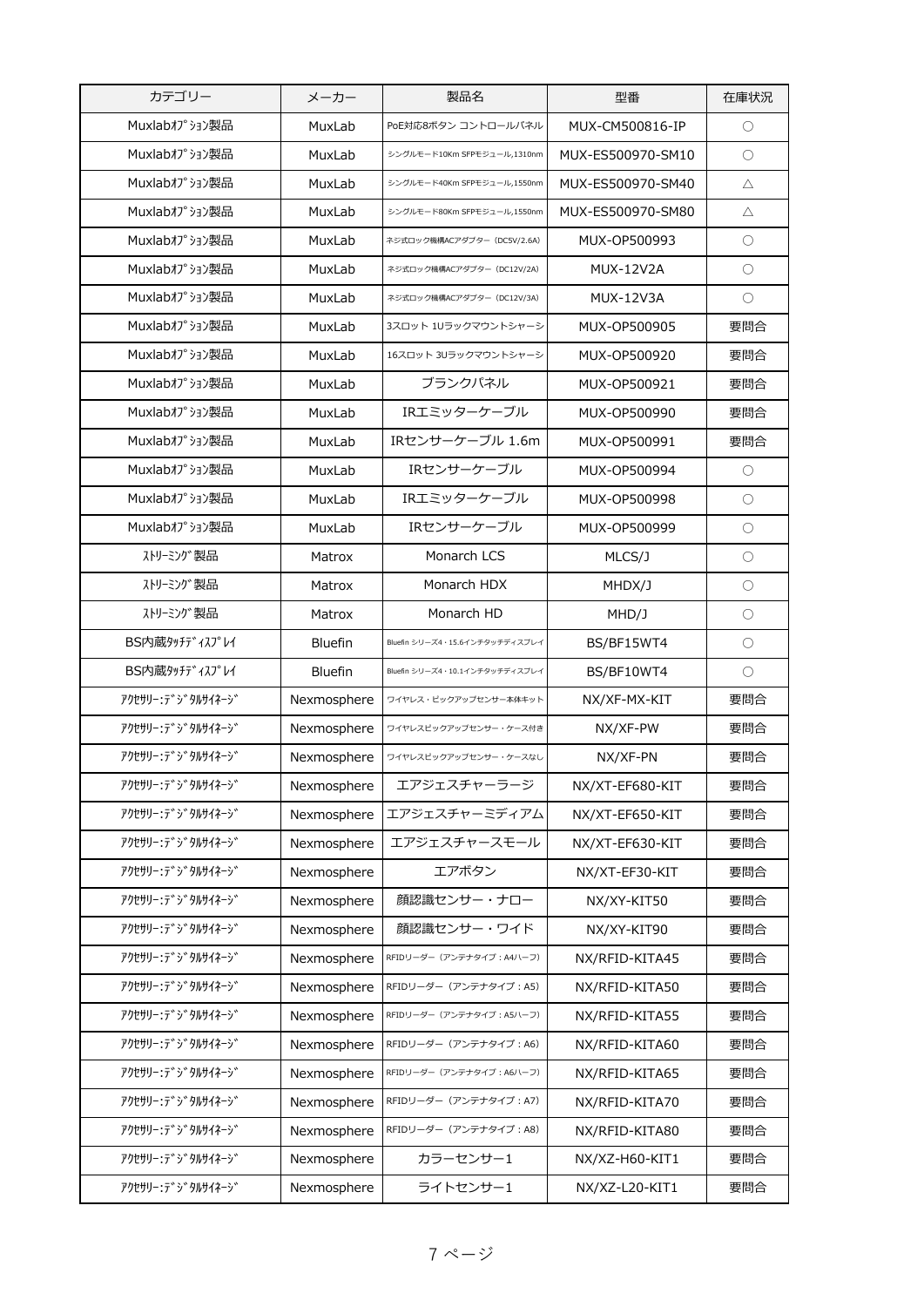| カテゴリー                | メーカー        | 製品名                            | 型番               | 在庫状況                |
|----------------------|-------------|--------------------------------|------------------|---------------------|
| アクセサリー・テ゛シ゛タルサイネーシ゛  | Nexmosphere | ピックアップセンサー4                    | NX/XSW4-KIT      | 要問合                 |
| アクセサリー:デジタルサイネージ     | Nexmosphere | ピックアップセンサー8                    | NX/XSW8-KIT      | 要問合                 |
| アクセサリー・テ゛シ゛タルサイネーシ゛  | Nexmosphere | 加速度センサー4                       | NX/XDW4-KIT      | 要問合                 |
| アクセサリー:デジタルサイネージ     | Nexmosphere | 加速度センサー8                       | NX/XDW8-KIT      | 要問合                 |
| アクセサリー:デジタルサイネージ     | Nexmosphere | タッチセンサー4ベーシック・キット              | NX/XT-4B-KIT     | 要問合                 |
| アクセサリー・テ゛シ゛タルサイネーシ゛  | Nexmosphere | タッチセンサー4リニア・キット                | NX/XT-4L-KIT     | 要問合                 |
| アクセサリー:テ゛ジタルサイネージ    | Nexmosphere | タッチセンサー1・キット                   | NX/XT-1-KIT      | 要問合                 |
| アクセサリー:デジタルサイネージ     | Nexmosphere | LEDユニット4                       | NX/XDW-C56-KIT   | 要問合                 |
| アクセサリー・テ゛シ゛タルサイネーシ゛  | Nexmosphere | オプション・エアジェスチャースモール             | 【仕入用】NX/XT-EF630 | 要問合                 |
| アクセサリー:デジタルサイネージ     | Nexmosphere | オプション・エアーボタン                   | NX/XT-EF30       | 要問合                 |
| アクセサリー・テ゛シ゛タルサイネーシ゛  | Nexmosphere | オプション・顔認識センサー・ワイド              | NX/XY510-90      | 要問合                 |
| アクセサリー・テ゛シ゛タルサイネーシ゛  | Nexmosphere | オプション・顔認識センサー・ナロー              | NX/XY520-50      | 要問合                 |
| アクセサリー・テ゛シ゛タルサイネーシ゛  | Nexmosphere | オプションRFIDリーダー (アンテナタイプ: A4ハーフ) | NX/RFID-A45      | 要問合                 |
| アクセサリー:デジタルサイネージ     | Nexmosphere | オプションRFIDリーダー (アンテナタイプ: A5)    | NX/RFID-A50      | 要問合                 |
| アクセサリー・テ゛シ゛タルサイネーシ゛  | Nexmosphere | オプションRFIDリーダー (アンテナタイプ: A5ハーフ) | NX/RFID-A55      | 要問合                 |
| アクセサリー:テ゛ジタルサイネージ    | Nexmosphere | オプションRFIDリーダー (アンテナタイプ: A6)    | NX/RFID-A60      | 要問合                 |
| アクセサリー:デジタルサイネージ     | Nexmosphere | オプションRFIDリーダー (アンテナタイプ: A6ハーフ) | NX/RFID-A65      | 要問合                 |
| アクセサリー・テ゛シ゛タルサイネーシ゛  | Nexmosphere | オプションRFIDリーダー (アンテナタイプ: A7)    | NX/RFID-A70      | 要問合                 |
| アクセサリー:デジタルサイネージ     | Nexmosphere | オプションRFIDリーダー (アンテナタイプ: A8)    | NX/RFID-A80      | 要問合                 |
| アクセサリー:デジタルサイネージ     | Nexmosphere | オプション・タグシール8枚                  | NX/XNR-S18       | 要問合                 |
| アクセサリー:デジタルサイネージ     | Nexmosphere | オプション・タグシール50枚                 | NX/XNR-S50       | 要問合                 |
| アクセサリー・テ゛ジタルサイネージ    | Nexmosphere | オプション・カラーセンサー                  | $NX/XZ-H60$      | 要問合                 |
| アクセサリー:デジタルサイネージ     | Nexmosphere | オプション・ライトセンサー                  | NX/XZ-L20        | 要問合                 |
| アクセサリー: テ゛ジタルサイネージ   | Nexmosphere | オプション・ピックアップセンサー               | NX/XSW-X36       | 要問合                 |
| アクセサリー・テ゛シ゛タルサイネーシ゛  | Nexmosphere | オプション・タッチセンサー4 ベーシック           | NX/XT-4GW6       | 要問合                 |
| アクセサリー・テ゛シ゛タルサイネーシ゛  | Nexmosphere | オプション・タッチセンサー4 リニア             | NX/XT-4FW6       | 要問合                 |
| アクセサリー・デ゛シ゛タルサイネーシ゛  | Nexmosphere | オプション・タッチセンサー1                 | NX/XT-1EW6       | 要問合                 |
| アクセサリー・テ゛シ゛タルサイネーシ゛  | Nexmosphere | オプション・加速度センサー                  | NX/XDW-X36       | 要問合                 |
| アクセサリー・デ゛ジ タルサイネージ   | Nexmosphere | オプション・LEDユニット                  | NX/XDW-C56       | 要問合                 |
| アクセサリー・テ゛シ゛タルサイネーシ゛  | Nexmosphere | オプション・LEDスティック・ベーシック           | NX/XW-L56        | 要問合                 |
| <b>リピーター・エミュレーター</b> | Apantac     | HDMI EDIDエミュレーター               | EMEDID-EW-H      | $\bigcirc$          |
| 分配器:スプリッター           | Apantac     | 4K60P対応HDMI分配器                 | DAHDM20-1x2-II   | $\circlearrowright$ |
| 分配器:スプリッター           | Apantac     | 4K60P対応HDMI分配器                 | DAHDM2.0-1x4-II  | $\bigcirc$          |
| 分配器: スプリッター          | Apantac     | 4K60P対応HDMI分配器                 | DAHDM20-1x8-II   | $\circlearrowright$ |
| 切替器:スイッチャー,セレクター     | Apantac     | 4K60P HDR対応HDMI切替器             | SWHDM20-2x1A     | $\bigcirc$          |
| 切替器: スイッチャー,セレクター    | Apantac     | 4K60P HDR対応HDMI切替器             | SWHDM2.0-4x1A    | $\bigcirc$          |
| 切替器: スイッチャー,セレクター    | Apantac     | 4K60P HDR対応HDMI切替器             | SWHDM20-8x1      | $\bigcirc$          |
| 変換器コンパーター            | Apantac     | HDMI→DisplayPort2分配変換器         | CVHDM-DP-UHD     | $\bigcirc$          |